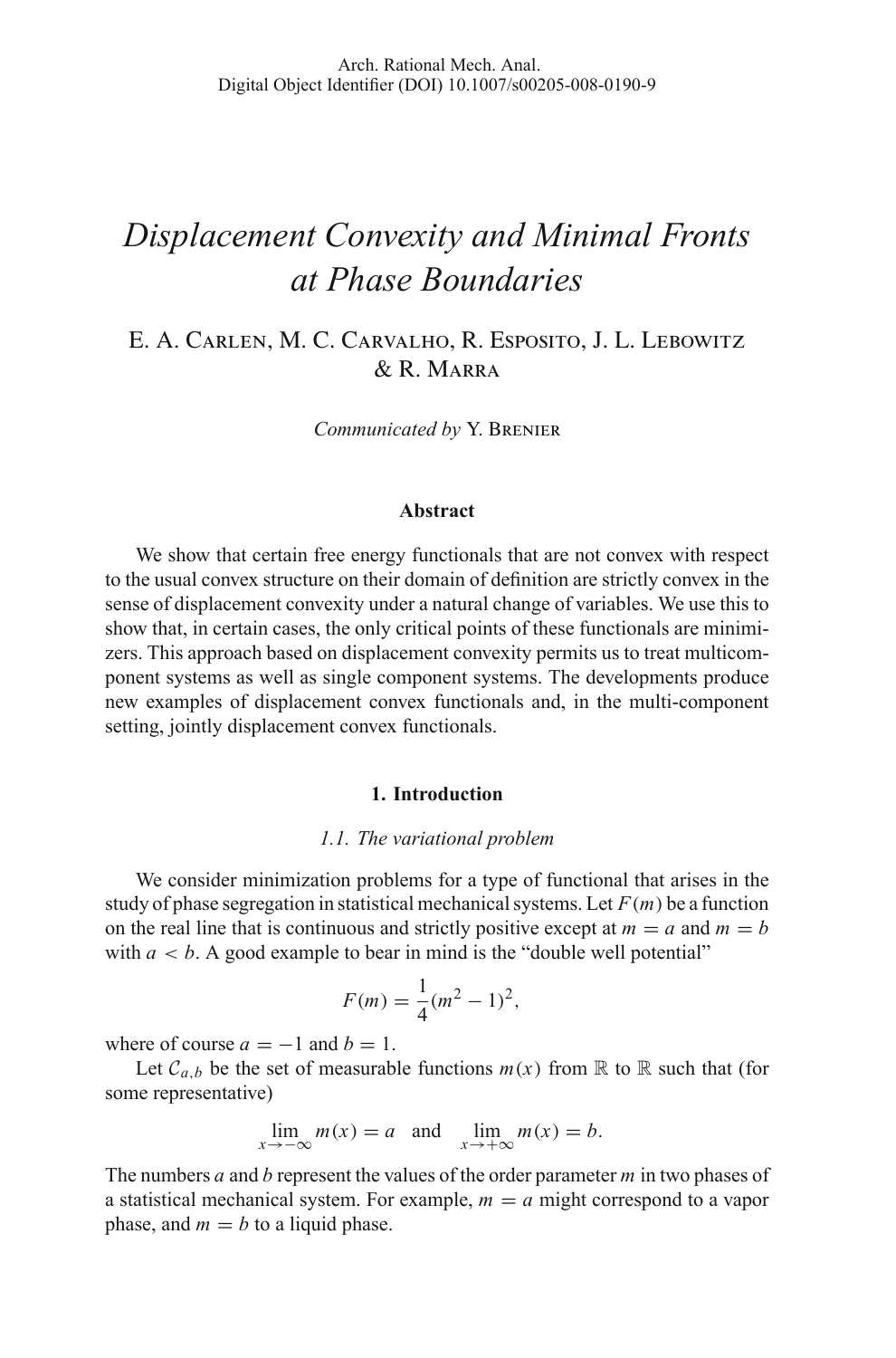A function  $m(x)$  in  $C_{a,b}$  denotes a possible one-dimensional *transition profile* across the boundary segregating the two different phases. The actual profile that one would expect to see would be one that minimizes the free energy cost of making such a transition. The free energy functional  $F$  to be minimized on  $C_{a,b}$  will in some cases of interest have the form, c.f. [\[10\]](#page-23-0),

$$
\mathcal{F}(m) = \int_{\mathbb{R}} F(m(x)) dx + \frac{1}{2} \int_{\mathbb{R}} \int_{\mathbb{R}} (m(x) - m(y))^2 J(x - y) dx dy, \quad (1.1)
$$

<span id="page-1-0"></span>where  $J(x)$  is a non-negative integrable function on  $\mathbb{R}$ .

The term  $\int_{\mathbb{R}} F(m(x)) dx$  is due to short range interactions and entropy effect, and is normalized so that it vanishes in the pure phases, when  $m(x) = a$  or  $m(x) = b$ , while the term  $\int_{\mathbb{R}} \int_{\mathbb{R}} (m(x) - m(y))^2 J(x - y) dx dy$  is due to long range interactions. This long range term in the free energy suppresses sharp transitions, as does the gradient term in the familiar but purely phenomenological VAN DER WAALS model [\[13](#page-23-1)]. For more discussion of the physical context of the problem, see [\[8\]](#page-23-2).

Much useful information can be deduced from the specific form of the minimizing profiles. In particular, the surface tension at a two dimensional phase boundary in physical three dimensional space is the minimum value of  $\mathcal{F}(m)$  on  $\mathcal{C}_{a,b}$ ; see [\[3\]](#page-23-3) and Section [5](#page-10-0) for more information. Hence we ask:

• *What is the minimum value of*  $\mathcal{F}(m)$  *as m ranges over*  $\mathcal{C}_{a,b}$ *, and are the minimizing profiles, if any, unique up to translation?*

Actually, the existence of minimizers is relatively simple to prove using the rearrangement inequalities to be discussed below. However, because of the translation invariance, they are never unique: Any translate of a minimizer is again a minimizer. It is less simple to show that this is the only degeneracy.

# *1.2. Displacement convexity and uniqueness of fronts*

For a particular choice of  $F$  in the free energy functional specified in  $(1.1)$ , the minimizing profile problem has been solved in a series of papers by De Masi et al.  $[10,11]$  $[10,11]$ , building on previous unpublished work of DAL Passo and DE MOTTONI [\[9\]](#page-23-5). Their solution involves the construction of a dynamics that is dissipative for the free energy functional, and then a careful analysis of limits along the time evolution for this dynamics.

Another approach that we further develop here has been introduced by ALBERTI and BELLETTINI  $[1,2]$  $[1,2]$  $[1,2]$ . They discovered an alternative convex structure which renders the variational problem for  $(1.1)$  convex, and used this to study the existence problem in  $[2]$  $[2]$ . Later, ALBERTI  $[1]$  $[1]$  returned to the problem and proved a uniqueness result that affirmatively answers the question raised above for this one component model.

Our goal here is to treat certain two component systems. Motivated by this problem, we were led to reconsider the single component problem from the point of view of McCann's notion of *displacement convexity* [\[12\]](#page-23-6). In fact, the minimization problem for  $(1.1)$  is challenging largely because the functional  $\mathcal F$  is *not convex*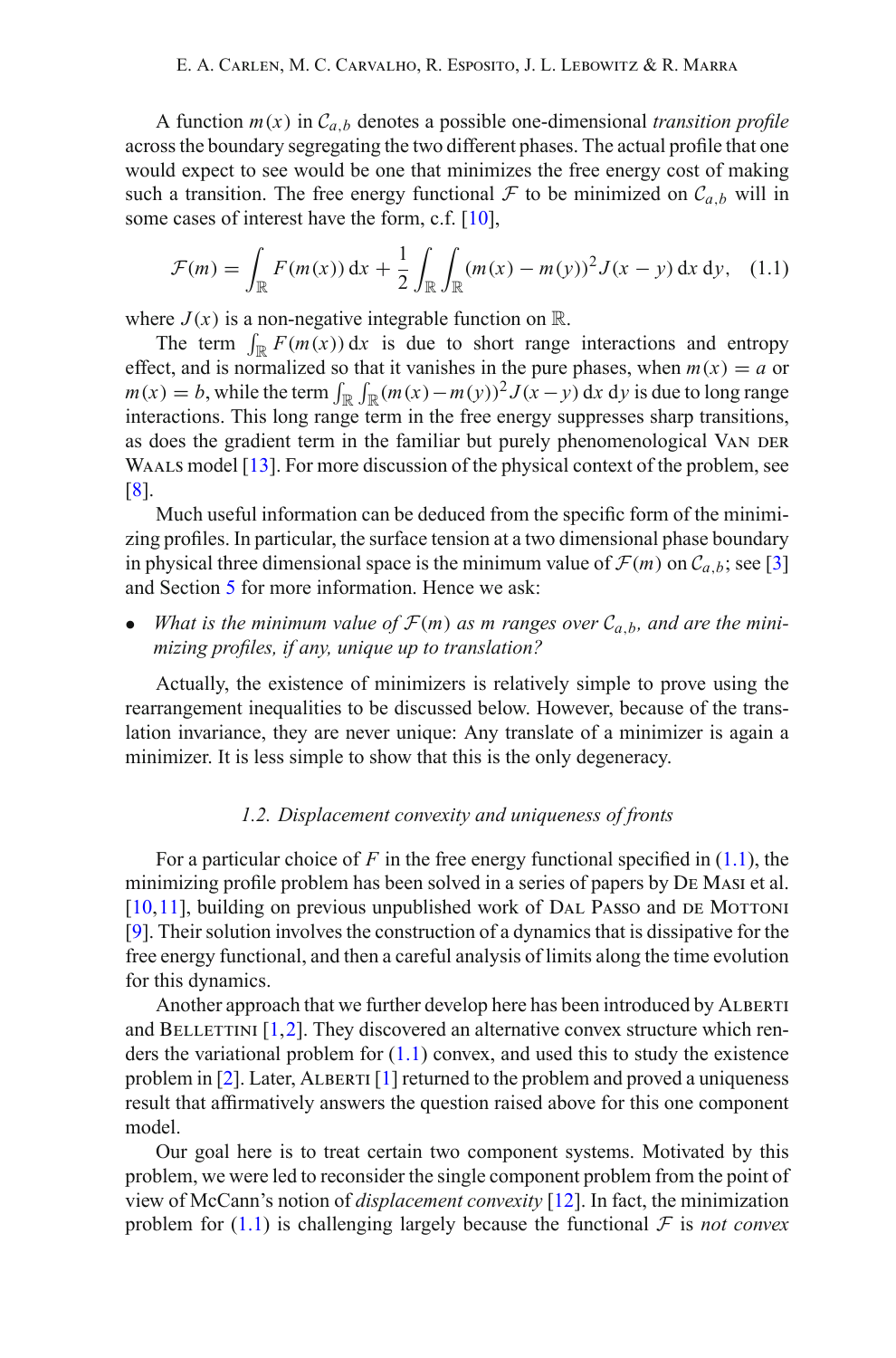on  $C_{a,b}$  in the usual way: For  $0 < \lambda < 1$ , and  $m_0$  and  $m_1$  in  $C_{a,b}$ , define  $m_\lambda =$  $(1-\lambda)m_0+\lambda m_1$  and note that  $m_\lambda \in C_{a,b}$ . However, due to the non-convexity of the potential function *F*, it is *not* true in general that  $\mathcal{F}(m_\lambda) \leq (1-\lambda)\mathcal{F}(m_0)+\lambda\mathcal{F}(m_0)$ .

In [\[12\]](#page-23-6), McCann, building on groundbreaking work of BRENIER [\[6\]](#page-23-7), introduced an alternative convex structure on the space of probability densities on  $\mathbb{R}^n$ , and used this to prove existence and uniqueness results for minimizers of functionals that were not convex in the usual sense. We shall show here that the minimization problem for  $(1,1)$ , as well as for a two component model of this type, can be handled within this framework. In the process, we provide two new examples of strictly displacement convex functionals, the second of which is jointly displacement convex. It turns out that the alternative convex structure introduced in [\[2\]](#page-22-1) is equivalent to the displacement convexity in this one dimensional setting, although the approach is quite different. We shall see that developing the alternative convex structure explicitly in terms of displacement convexity has advantages, especially for the two component system, when one seeks to prove a uniqueness result. Moreover, as we show in the final section, our results for the two component system may be applied to the single component system in higher dimensions, yielding a new uniqueness theorem for monotone solutions of the Euler–Lagrange equation.

We now describe the alternate convex structure with respect to which  $F$  *is* convex. This second convex structure cannot be defined on all of  $C_{a,b}$ , but only on the subset  $\mathcal{M}_{a,b}$  consisting of *right-continuous monotone* profiles. Nothing is lost in this restriction, as rearrangement inequalities show that minimizers of  $\mathcal F$  on  $\mathcal C_{a,b}$ must actually be monotone, so that they have a right-continuous version belonging  $\mathcal{M}_{a,b}$ ; see [\[1](#page-22-0)] and Theorem [6.1](#page-17-0) below.

<span id="page-2-1"></span>Any right-continuous profile  $m(x)$  in  $\mathcal{M}_{a,b}$  can be written in the form

$$
m(x) = a + (b - a) \int_{(-\infty, x]} d\mu(y),
$$
 (1.2)

where  $\mu$  is a uniquely determined probability measure on  $\mathbb R$ . This identification of  $\mathcal{M}_{a,b}$  and the set of probability measures on R allows us to look at *F* as a functional defined on probability measures.

This is a useful perspective since there is an alternative convex structure on the set of probability measures on  $\mathbb R$  (or more general domains) that was introduced by McCann, and which we describe below. A functional on probability measures is said to be *displacement convex* if it is convex with respect to this alternative structure. We shall show here that  $F$ , regarded as a functional on probability measures is, in fact, displacement convex. Using this, we shall show that any solution in  $\mathcal{M}_{a,b}$  of the Euler–Lagrange equation for the variational problem concerning [\(1.1\)](#page-1-0)

$$
m(x) = \frac{1}{\widehat{J}}\left(\int_{\mathbb{R}} J(x-y)m(y) dy - F'(m(x))\right),\tag{1.3}
$$

<span id="page-2-0"></span>where

$$
\widehat{J} = \int_{\mathbb{R}} J(x) \, \mathrm{d}x,\tag{1.4}
$$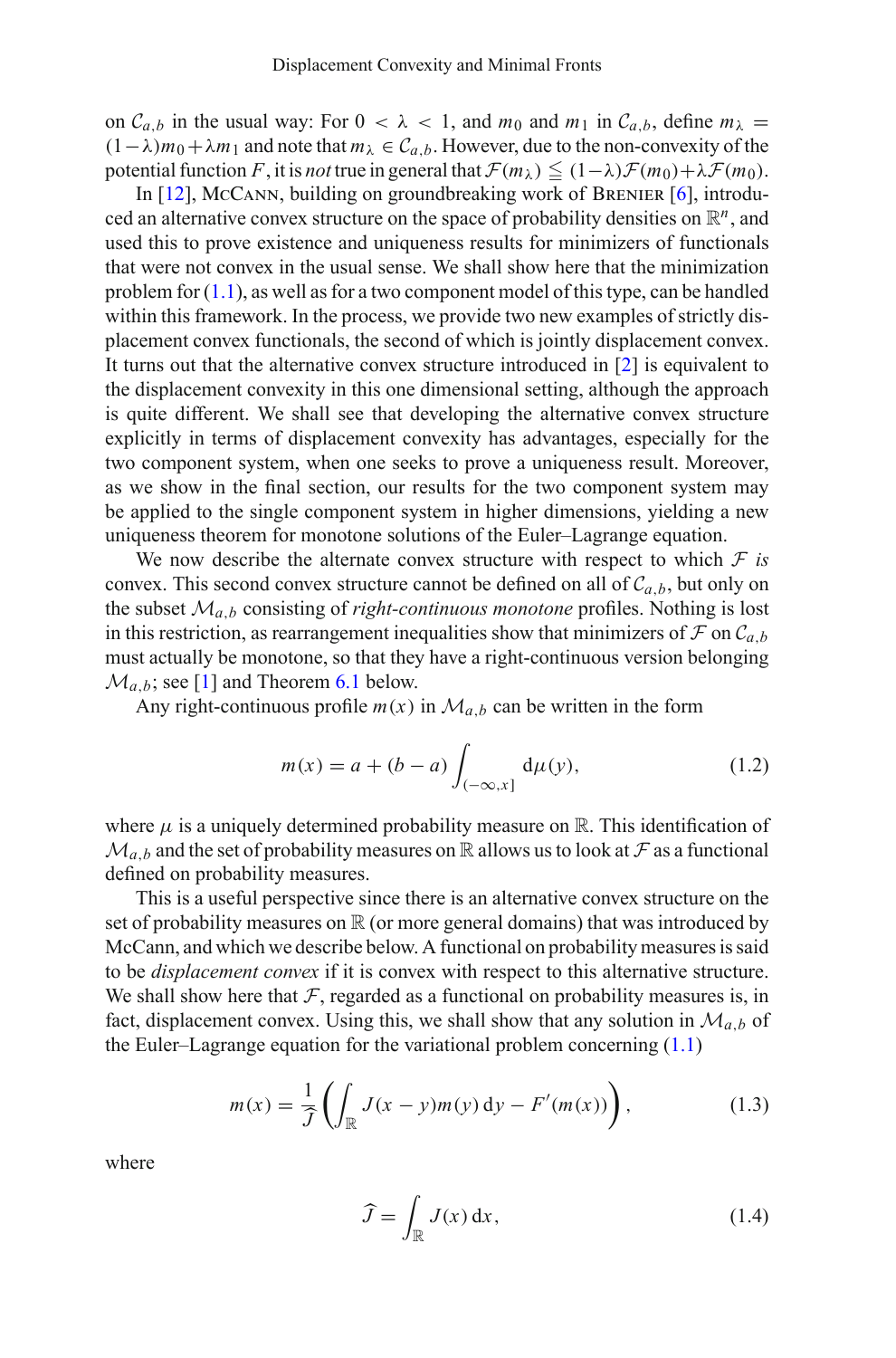is in fact a minimizer. Solutions to  $(1.3)$  can easily be constructed by iteration and using these surface tensions may be readily computed.

This solution to the variational problem has the advantage of applying also to free energy functionals in certain multicomponent systems, in which the determination of the minimizers has not been previously treated. Indeed, our motivation was to be able to rigorously determine the surface tension in such systems. However, we shall first present our simple solution of the minimization problem for the single component free energy functional  $\mathcal F$  specified in [\(1.1\)](#page-1-0), and then treat the multicomponent case.

# **2. The alternative convex structure**

### *2.1. The reduction to monotone profiles*

First of all, notice that if we seek to minimize  $\mathcal F$  on  $\mathcal C_{a,b}$ , we need only consider profiles *m* for which  $a \leq m(x) \leq b$  for all *x*. Indeed, for any  $m \in C_{a,b}$ , define  $\hat{m}$ by

$$
\widehat{m}(x) = \min\{b, \max\{a, m(x)\}\}.
$$

Then  $\mathcal{F}(\hat{m}) \leq \mathcal{F}(m)$  with equality only in case  $\hat{m} = m$ , since otherwise replacing *m* by  $\hat{m}$  lowers both terms.

We now recall a notion of rearrangement due to ALBERTI [\[1\]](#page-22-0). For any Borel measurable set  $A$ , let  $|A|$  denote its Lebesgue measure. The rearrangement is defined for Borel sets  $A \subset \mathbb{R}$  such that  $|A\Delta(0, \infty)| < \infty$ , where  $A\Delta B = A\setminus B \cup B\setminus A$  is the symmetric difference of *A* and *B*. For such a set *A*, define the rearranged set *A*<sup>∗</sup> by

 $A^* = [\alpha, \infty)$  where  $\alpha = |(0, \infty) \setminus A| - |A \setminus (0, \infty)|$ .

Any function *m* in  $C_{a,b}$  that takes values in [a, b] can be represented in "layercake" form:

$$
m(x) = \int_{a}^{b} 1_{\{m > z\}}(x) \, \mathrm{d}z + a.
$$

For each  $z \in (a, b)$ , the set  $\{m > z\}$  certainly has the property that  $|\{m > z\}\Delta(0, \infty)| < \infty$ . Hence one can define the rearrangement of *m* itself through  $m^*(x) = \int_a^b$  $\int_a^b (1_{\{m>z\}})^*(x) dz + a$ . (Applying the rearrangement to a monotone increasing function, one simply obtains the right-continuous version.)

Alberti shows that for any two such functions  $m_1$  and  $m_2$ ,

$$
\int_{\mathbb{R}} |m_1^*(x) - m_2^*(x)|^2 dx \leqq \int_{\mathbb{R}} |m_1(x) - m_2(x)|^2 dx.
$$

In particular, with *m* being any function in  $C_{a,b}$  that takes values in [*a*, *b*], and *h* any real number, let  $m_1(x) = m(x)$ , and  $m_2(x) = m(x + h)$ . Then

$$
\int_{\mathbb{R}} |m^*(x) - m^*(x+h)|^2 dx \leqq \int_{\mathbb{R}} |m(x) - m(x+h)|^2 dx,
$$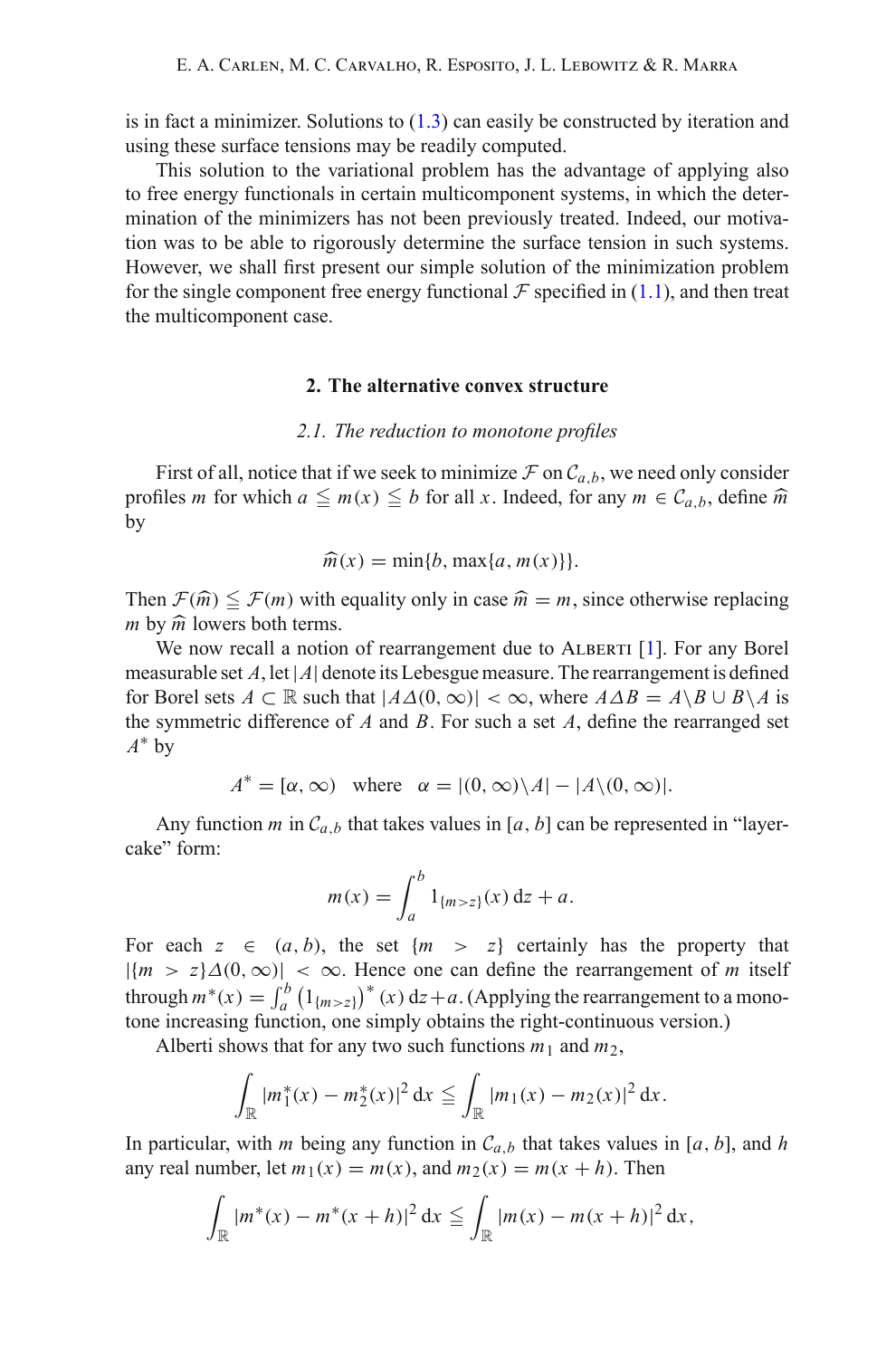so that

$$
\int_{\mathbb{R}} \left( \int_{\mathbb{R}} |m^*(x) - m^*(x+h)|^2 dx \right) J(h) dh
$$
  
\n
$$
\leq \int_{\mathbb{R}} \left( \int_{\mathbb{R}} |m(x) - m(x+h)|^2 dx \right) J(h) dh.
$$

This of course means that

<span id="page-4-0"></span>
$$
\int_{\mathbb{R}} \int_{\mathbb{R}} (m^*(x) - m^*(y))^2 J(x - y) \, dx \, dy \leqq \int_{\mathbb{R}} \int_{\mathbb{R}} (m(x) - m(y))^2 J(x - y) \, dx \, dy.
$$
\n(2.1)

In fact, ALBERTI shows (see Theorem 2.11 in [\[1\]](#page-22-0)) that there is equality in  $(2.1)$  if and only if  $m = m^*$ .

Of course,  $\int_{\mathbb{R}} F(m^*(x)) dx = \int_{\mathbb{R}} F(m(x)) dx$ , and so we have  $\mathcal{F}(m^*) \leq \mathcal{F}(m)$ with equality if and only if  $m = m^*$ . Thus, we may restrict our search for minimizers to  $C_{a,b}$ , the subset of monotone increasing profiles in  $C_{a,b}$ .

# 2.2. Displacement convexity of  $m \mapsto \int_{\mathbb{R}} F(m(x)) dx$

As noted in [\(1.2\)](#page-2-1), if *m* is any profile in  $\mathcal{M}_{a,b}$ , then  $(m(x) - a)/(b - a)$  is the cumulative distribution function of a uniquely determined probability measure  $\mu$ :

$$
\frac{m(x) - a}{b - a} = \int_{(-\infty, x]} d\mu(y).
$$

For each *m* in  $\mathcal{M}_{a,b}$ , define  $x(m)$  to be the inverse function: For  $m \in (a, b)$ ,

$$
x(m) = \inf\{x : m(x) > m\}.
$$
 (2.2)

Then of course,  $m(x)$  is the inverse function of  $x(m)$ , so that for  $x$  in  $\mathbb{R}$ ,

$$
m(x) = \inf\{m : x(m) > x\}.
$$
 (2.3)

Let  $dx(m)$  denote the Lebesgue–Stieltjes measure on [ $a, b$ ] induced by the monotone function  $x(m)$ . (In the terminology introduced below,  $dx(m)$  is the pushforward of Lebesgue measure on  $\mathbb R$  under  $m$ ). Then one can rewrite

$$
\int_{\mathbb{R}} F(m(x)) dx = \int_{a}^{b} F(m) dx(m).
$$

Let  $m_0$  and  $m_1$  be any two elements of  $\mathcal{M}_{a,b}$ , and let  $x_0$  and  $x_1$  denote their respective inverse functions. Then for any  $\lambda \in (0, 1)$ , define  $x_{\lambda}(m)$  by

$$
x_{\lambda}(m) = (1 - \lambda)x_0(m) + \lambda x_1(m). \tag{2.4}
$$

<span id="page-4-2"></span><span id="page-4-1"></span>Note that  $x_{\lambda}$  is also the inverse function of an element of  $\mathcal{M}_{a,b}$ , which we shall call  $m_{\lambda}$ . That is,

$$
m_{\lambda}(x) = \inf\{m : (1 - \lambda)x_0(m) + \lambda x_1(m) > x\}.
$$
 (2.5)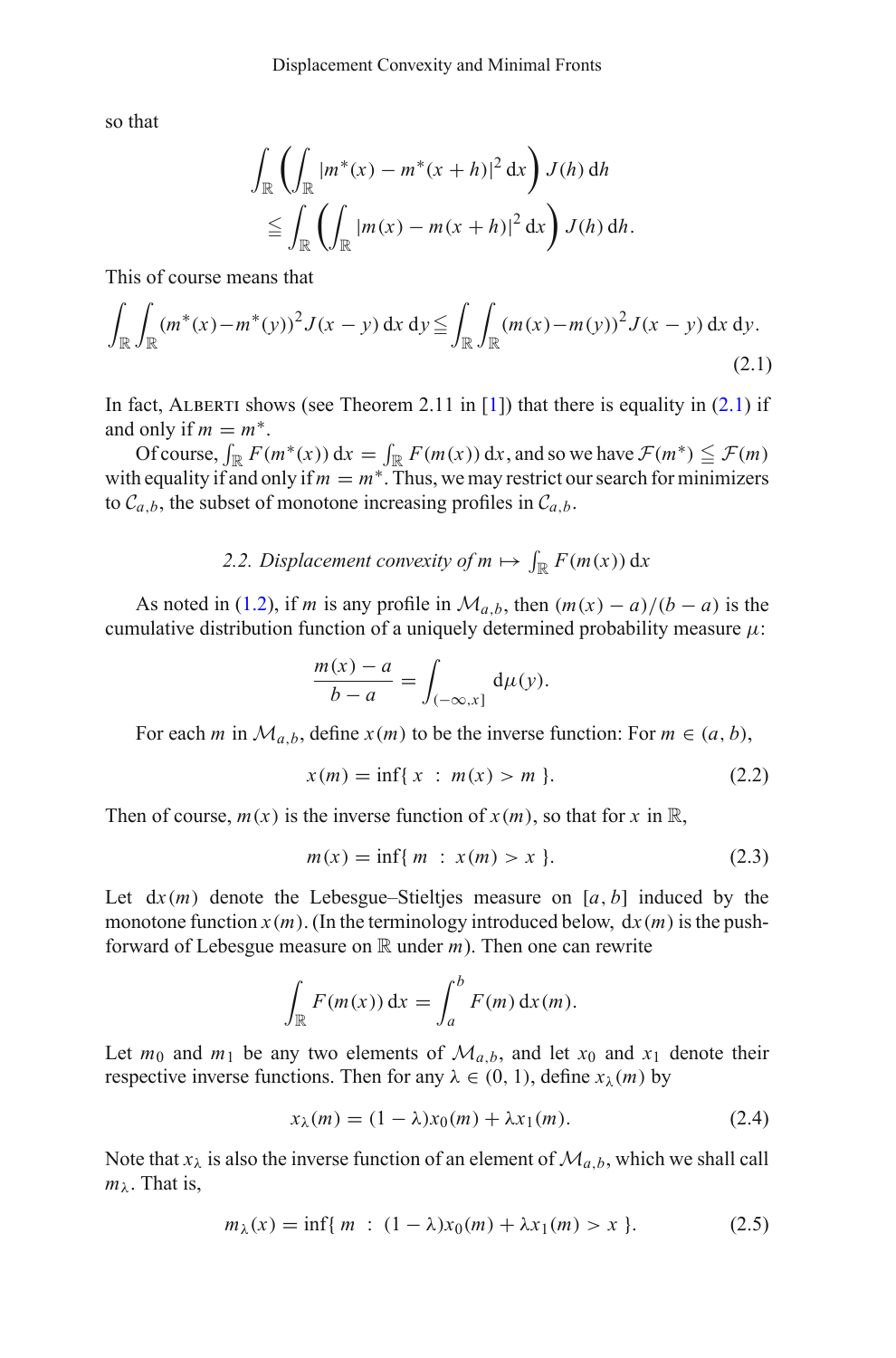Note that  $dx_{\lambda}(m)$ , the Lebesgue–Stieltjes measure on [0, 1] induced by the monotone function  $x_\lambda(m)$ , satisfies  $dx_\lambda(m) = (1 - \lambda) dx_0 + \lambda dx_1$ . Then,

$$
\int_{\mathbb{R}} F(m_{\lambda}(x)) dx = \int_{a}^{b} F(m) dx_{\lambda}(m)
$$
\n
$$
= (1 - \lambda) \int_{a}^{b} F(m) dx_{0}(m) + \lambda \int_{a}^{b} F(m) dx_{1}(m)
$$
\n
$$
= (1 - \lambda) \int_{\mathbb{R}} F(m_{0}(x)) dx + \lambda \int_{\mathbb{R}} F(m_{1}(x)) dx.
$$
\n(2.6)

This tells us that along the interpolation  $m_\lambda$  between  $m_0$  and  $m_1$  provided by [\(2.5\)](#page-4-1), the function  $\lambda \mapsto \int_{\mathbb{R}} F(m_{\lambda}(x)) dx$  is affine, and in particular, is convex. This is not the case for the standard interpolation given by

$$
\widetilde{m}_{\lambda}(x) = (1 - \lambda)m_0(x) + \lambda m_1(x),\tag{2.7}
$$

<span id="page-5-0"></span>since  $\lambda \mapsto \int_{\mathbb{R}} F(\widetilde{m}_{\lambda}(x)) dx$  is *not*, in general, convex. That is, taking convex combinations in terms of the inverse function  $x(m)$  as in (2.5) instead of  $m(x)$  itself combinations in terms of the inverse function  $x(m)$  as in [\(2.5\)](#page-4-1), instead of  $m(x)$  itself as in [\(2.7\)](#page-5-0), has "cured" the non-convexity of the functional  $m \mapsto \int_{\mathbb{R}} F(m(x)) dx$ .

Of course, this will only be useful if the functional

$$
m \mapsto \int_{\mathbb{R}} \int_{\mathbb{R}} (m(x) - m(y))^2 J(x - y) \, \mathrm{d}x \, \mathrm{d}y,\tag{2.8}
$$

which was convex in the usual way, is still convex with the new convex structure. This is not at all obvious, but the main result of the next section asserts that this is the case.

The approach of ALBERTI and BELLETTINI  $[2]$  $[2]$ , which we discovered only after our work was complete, was to rewrite the interaction directly in terms of  $x_m$ , and to show that it is convex.

However, it turns out that the convex structure in  $(2.4)$  is something that is by now well-known; it is the *displacement convexity* structure introduced by McCann. Making this connection will facilitate showing the *strict* convexity of *m*  $\mapsto \int_{\mathbb{R}} \int_{\mathbb{R}} (m(x) - m(y))^2 J(x - y) dx dy$  under this convex structure. This point was left open in [\[2\]](#page-22-1), who explicitly asked whether one could extend the ideas to give a direct proof of uniqueness. Although ALBERTI  $\lceil 1 \rceil$  did later return to address the issue, we shall see here that the strict convexity is quite clear from the perspective of displacement convexity.

Displacement convexity is usually introduced as a convex structure in a set of probability measures. Given a probability measure  $\mu_0$  on  $\mathbb{R}$ , and a measurable map  $T : \mathbb{R} \to \mathbb{R}$ , we define the *push forward of*  $\mu_0$  *under*  $T$ ,  $T \neq \mu_0$ , by

$$
\int_{\mathbb{R}} \phi(T(x)) d\mu_0(x) = \int_{\mathbb{R}} \phi(y) d(T \# \mu_0)(y), \tag{2.9}
$$

for all bounded, continuous functions  $\phi$ .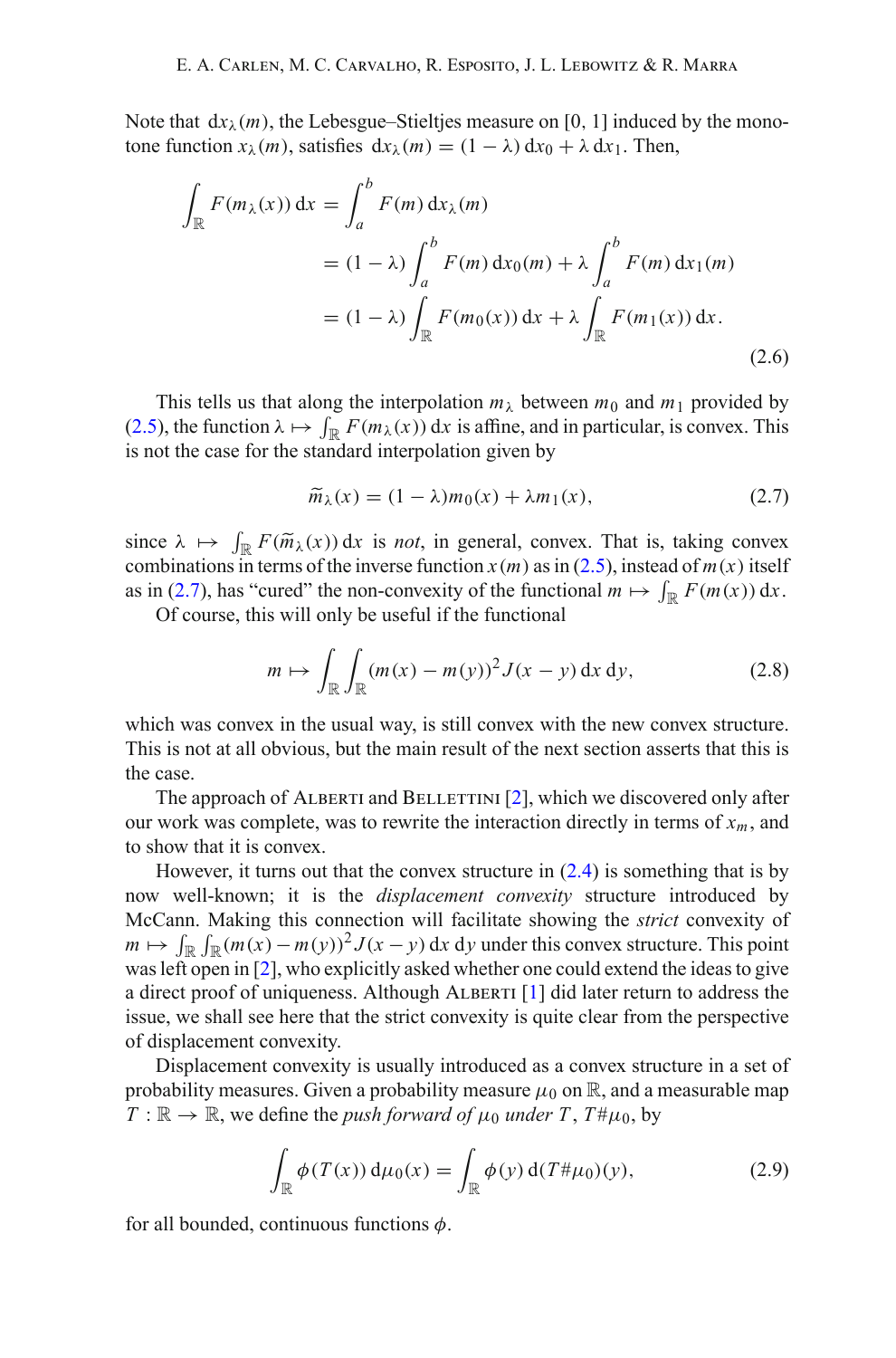Given two probability measures  $\mu_0$  and  $\mu_1$  on R, there is a unique *monotone* map *T* such that  $T \# \mu_0 = \mu_1$ . To see what it must be, fix any  $a \in R$ , let  $\phi_a$  be the step function  $\phi_a(x) = 1_{(-\infty, a]}(x)$ . Then, by definition, we must have  $\int_{\mathbb{R}} \phi_a(T(x)) d\mu_0(x) = \int_{\mathbb{R}} \phi_a(y) d\mu_1(y)$ , and hence

$$
\int_{-\infty}^{T^{-1}(a)} d\mu_0 = \int_{-\infty}^a d\mu_1.
$$
 (2.10)

<span id="page-6-0"></span>Let  $m_0$  and  $m_1$  be the cumulative distribution functions of  $\mu_0$  and  $\mu_1$ , respectively. Then [\(2.10\)](#page-6-0) entails that  $m_0(T^{-1}(a)) = m_1(a)$  for all *a*, or, what is the same thing

$$
m_0(a) = m_1(T(a))
$$
 (2.11)

<span id="page-6-2"></span>for all *a*. As long as *m*<sup>1</sup> is free of "flat spots", so that the inverse function does the expected thing, this leads to

$$
T(a) = x_1(m_0(a)).
$$
\n(2.12)

<span id="page-6-1"></span>As long as  $\mu_0$  and  $\mu_1$  have strictly positive densities, [\(2.12\)](#page-6-1) does indeed define a monotone map *T*, and then it is very easy to see that with *T* defined by  $(2.12)$ ,  $T\#\mu_0 = \mu_1$ , and in fact, this is true without further technical hypotheses; see [\[14](#page-23-8)] for more information.

We now interpolate the map *T*, and hence the corresponding probability measures  $\mu_0$  and  $\mu_1$  and the corresponding cumulative distribution functions  $m_0$  and *m*<sub>1</sub> as well. For all  $\lambda \in [0, 1]$ , define  $T_{\lambda}$  by

$$
T_{\lambda}(x) = (1 - \lambda)x + \lambda T(x). \tag{2.13}
$$

If we define  $x_{\lambda}(m)$  by

$$
x_{\lambda}(m)=T_{\lambda}(x_0(m)),
$$

then clearly  $x_{\lambda}$  is given by [\(2.4\)](#page-4-2).

The displacement convex structure on probability measures on  $\mathbb R$  is given by  $\mu_{\lambda} = T_{\lambda} \# \mu_0$ , and so it is nothing other than the convex structure [\(2.4\)](#page-4-2), expressed in terms of probability measures instead of cumulative distribution functions. When  $\mu_1$  and  $\mu_2$  have strictly positive densities, so that *T* is given by [\(2.11\)](#page-6-2), we denote the density of  $\mu_{\lambda}$  by  $\rho_{\lambda}$ , and write

$$
\rho_{\lambda} = T_{\lambda} \# \rho_1. \tag{2.14}
$$

<span id="page-6-3"></span>We summarize the main result of this section in a theorem:

**Theorem 2.1.** Let  $\lambda \mapsto m_{\lambda}$  be the displacement interpolation between  $m_0$  and  $m_1$ *in*  $\mathcal{M}_{a,b}$ *. Then for*  $0 \leq \lambda \leq 1$ *,* 

$$
\int_{\mathbb{R}} F(m_{\lambda}(x)) dx = (1 - \lambda) \int_{\mathbb{R}} F(m_0(x)) dx + \lambda \int_{\mathbb{R}} F(m_1(x)) dx.
$$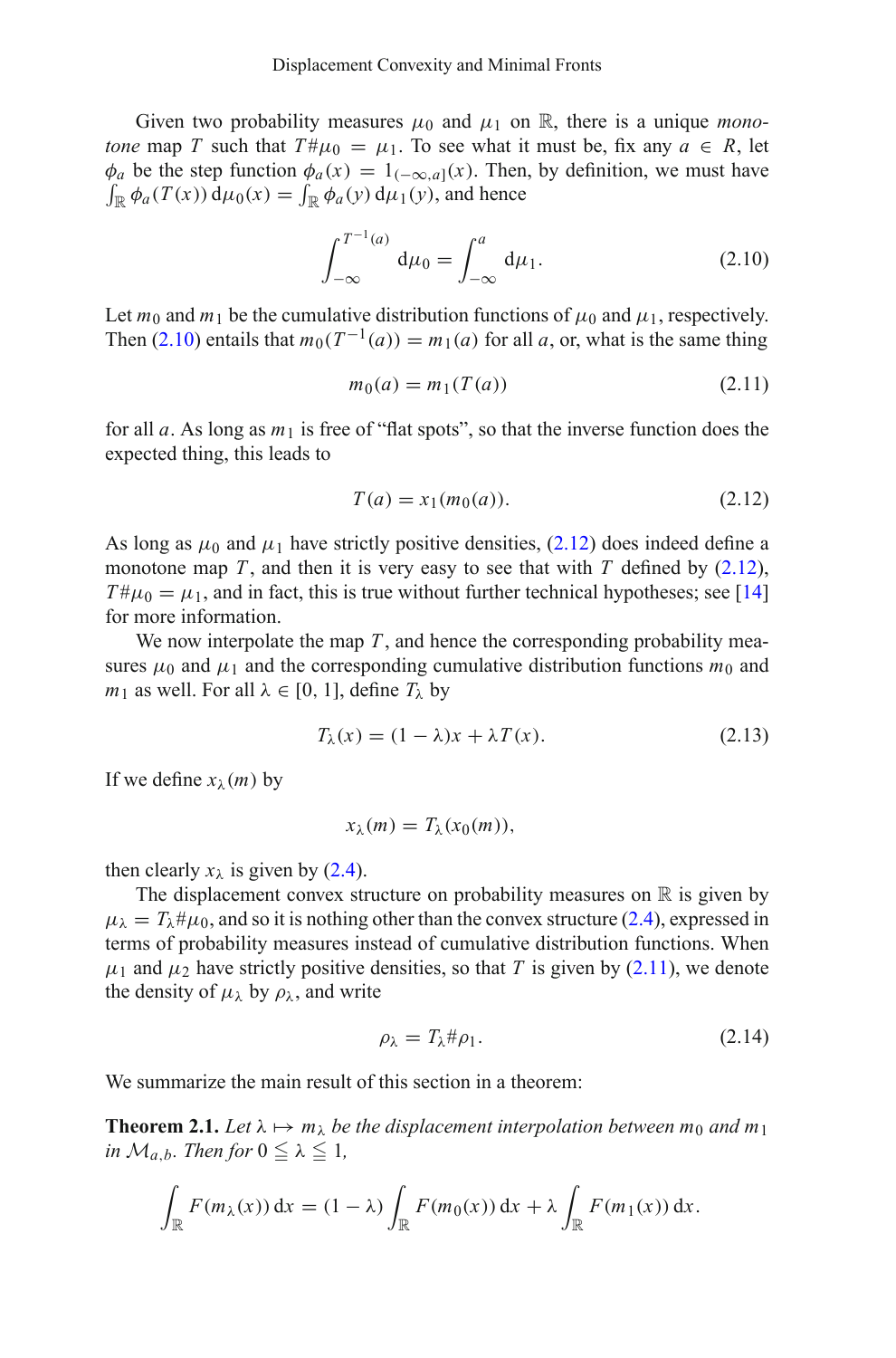### **3. Displacement convexity of the interaction energy**

Let  $M$  denote the class of cumulative distribution functions on  $\mathbb{R}$ . Making the obvious change of variables, we will assume without loss of generality that  $a = 0$ and  $b = 1$  and we will set  $\mathcal{M}_{0,1} = \mathcal{M}$ .

Given any  $m \in \mathcal{M}$ , let  $\mu$  be the corresponding probability measure, so that  $m(x) = \int_{-\infty}^{x} d\mu(y)$ . The first step in the investigation of the interaction energy is to rewrite it as a functional of  $\mu$  instead of *m*. This is done in the following lemma:

<span id="page-7-1"></span><span id="page-7-0"></span>**Lemma 3.1.** *Assume that*  $\int_{\mathbb{R}} |s| J(s) ds < \infty$ . Define W in terms of J by setting

$$
W(u) = \int_{u}^{\infty} (s - u)(J(s) + J(-s)) \, ds \tag{3.1}
$$

 $for u \geq 0$  and  $W(u) = W(-u)$  for  $u < 0$ . Then

$$
\int_{\mathbb{R}} \int_{\mathbb{R}} (m(x) - m(y))^2 J(x - y) dx dy = \int_{\mathbb{R}} \int_{\mathbb{R}} W(z - w) d\mu(z) d\mu(w).
$$

*W is a symmetric function, and is convex on* (0,∞) *and on* (−∞, 0)*, though not on all of* R*.*

**Proof.** Since for  $x < y$ ,  $m(y) - m(x) = \int_x^y d\mu(z)$ , we have from the Fubini Theorem that

$$
\int_{\mathbb{R}} \int_{\mathbb{R}} (m(x) - m(y))^2 J(x - y) dx dy
$$
\n
$$
= \int_{\mathbb{R}} \int_{\mathbb{R}} \left[ \int_{\mathbb{R}} \int_{\mathbb{R}} 1_{[x, y]}(z) 1_{[x, y]}(w) d\mu(z) d\mu(w) \right] J(x - y) dx dy
$$
\n
$$
= \int_{\mathbb{R}} \int_{\mathbb{R}} \left[ \int_{\mathbb{R}} \int_{\mathbb{R}} 1_{[x, y]}(z) 1_{[x, y]}(w) J(x - y) dx dy \right] d\mu(z) d\mu(w).
$$
\n(3.2)

Thus if we define  $V(z-w)$  by  $V(z-w) = \int_{\mathbb{R}} \int_{\mathbb{R}} 1_{[x,y]}(z) 1_{[x,y]}(w) J(x - y) dx dy$ we have

$$
\int_{\mathbb{R}} \int_{\mathbb{R}} (m(x) - m(y))^2 J(x - y) \, dx \, dy = \int_{\mathbb{R}} \int_{\mathbb{R}} V(z - w) \, d\mu(z) \, d\mu(w).
$$

We next show that  $V = W$ . To do this, write

$$
J_{+}(x) = \begin{cases} J(x) & \text{for } x > 0, \\ 0 & \text{for } x \le 0 \end{cases} \text{ and } J_{-}(x) = J(x) - J_{+}(x).
$$

We first consider  $\int_{\mathbb{R}} \int_{\mathbb{R}} 1_{[x,y]}(z) 1_{[x,y]}(w) J_+(x-y) dx dy$ . Make the change of variables  $s = y - x$  and  $t = (x + y)/2$ . Then dx dy = ds dt, and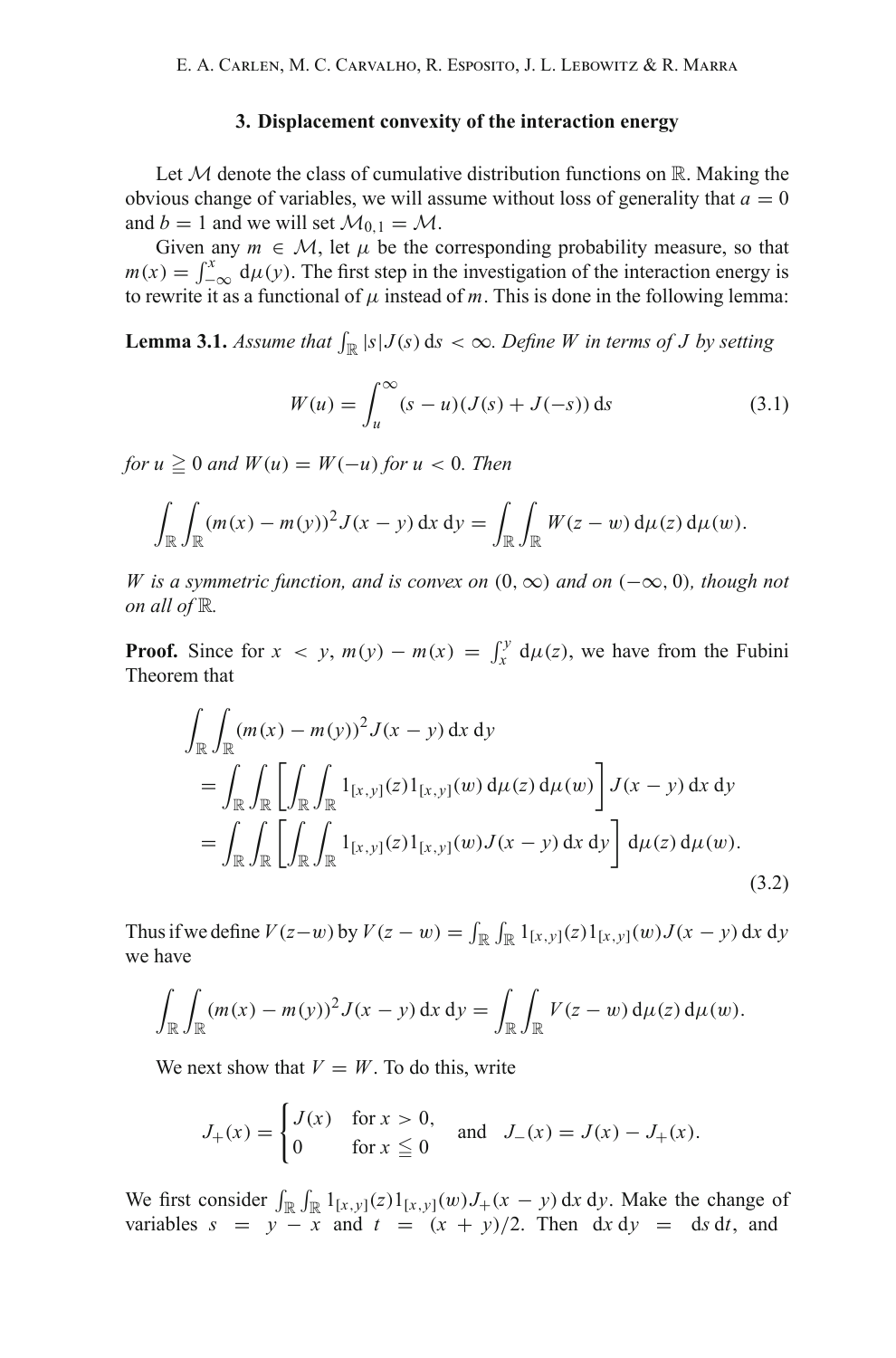$1_{[x,y]}(z)1_{[x,y]}(w) = 1_{[t-s/2,t+s/2]}(z)1_{[t-s/2,t+s/2]}(w)$ . This quantity is zero unless  $|z - w| \leq s$  and  $|2t - (x + w)| \leq s - |z - w|$ , in which case it is one. Therefore

$$
\int_{\mathbb{R}} \int_{\mathbb{R}} 1_{[x,y]}(z) 1_{[x,y]}(w) J_{+}(x - y) dx dy
$$
\n
$$
= \int_{|z-w|}^{\infty} \left( \int_{(z+w)/2 - (s - |z-w|)/2}^{(z+w)/2 + (s - |z-w|)/2} dt \right) J_{+}(s) ds \tag{3.3}
$$
\n
$$
= \int_{|z-w|}^{\infty} (s - |z-w|) J_{+}(s) ds.
$$

Doing the same calculation for the part involving  $J_$ , we obtain that  $V = W$ where *W* is given by [\(3.1\)](#page-7-0). Also, for  $u > 0$ ,  $W'(u) = -\int_u^\infty (J(s) + J(-s)) ds$ , and so  $W''(u) = J(u) + J(-u)$ , which is non-negative. Thus, *W* is convex on  $(0, \infty)$ , and on  $(-\infty, 0)$  by symmetry. However, it is not convex on the whole real line. Notice that  $W(0) = \int_0^\infty s(J(s) + J(-s)) ds > 0$ , while  $\lim_{u \to \pm \infty} W(u) = 0$ .  $\Box$ 

We now prove the main result of this section:

<span id="page-8-3"></span><span id="page-8-2"></span>**Theorem 3.2.** Let  $\lambda \mapsto m_{\lambda}$  be the displacement interpolation between  $m_0$  and  $m_1$ *in M, as defined in* [\(2.5\)](#page-4-1)*. Then, for*  $0 < \lambda < 1$ *,* 

$$
\int_{\mathbb{R}} \int_{\mathbb{R}} (m_{\lambda}(x) - m_{\lambda}(y))^2 J(x - y) dx dy
$$
\n
$$
\leq (1 - \lambda) \int_{\mathbb{R}} \int_{\mathbb{R}} (m_0(x) - m_0(y))^2 J(x - y) dx dy
$$
\n
$$
+ \lambda \int_{\mathbb{R}} \int_{\mathbb{R}} (m_1(x) - m_1(y))^2 J(x - y) dx dy.
$$
\n(3.4)

*If J is strictly positive on some interval, and m*<sup>0</sup> *has a strictly positive derivative almost everywhere, there is equality if and only if m<sub>1</sub> is a translate of m<sub>0</sub>.* 

**Proof.** If *W* were convex on all of R, the displacement convexity of the interaction energy would be a classical result of McCann [\[12](#page-23-6)]. However, in one dimension, the partial convexity of *W* that was established in Lemma [3.1](#page-7-1) suffices, as observed by BLOWER [\[5\]](#page-23-9). This is because the map  $T_{\lambda}$  is monotone for all  $\lambda$ . Therefore, if  $z > w$ ,  $T_{\lambda}(z) > T_{\lambda}(w)$  for all  $\lambda$ . Hence, as we vary  $\lambda$ ,  $T_{\lambda}(z) - T_{\lambda}(w)$  stays in a domain of convexity of *W*.

Hence from [\(2.4\)](#page-4-2), if  $d\mu_{\lambda} = T_{\lambda} \# d\mu_0$  is the displacement interpolation between  $d\mu_0$  and  $d\mu_1$ ,

<span id="page-8-0"></span>
$$
\int_{\mathbb{R}} \int_{\mathbb{R}} W(z - w) d\mu_{\lambda}(z) d\mu_{\lambda}(w) = \int_{\mathbb{R}} \int_{\mathbb{R}} W(T_{\lambda}(z) - T_{\lambda}(w)) d\mu_{0}(z) d\mu_{0}(w).
$$
\n(3.5)

<span id="page-8-1"></span>Define the map  $S(x)$  by  $S(x) = T(x) - x$ . Then, we can rewrite [\(3.5\)](#page-8-0) as

$$
\int_{\mathbb{R}} \int_{\mathbb{R}} W(z - w) d\mu_{\lambda}(z) d\mu_{\lambda}(w) = \int_{\mathbb{R}} \int_{\mathbb{R}} W([z - w] + \lambda [S(z) - S(w)]) d\mu_{0}(z) d\mu_{0}(w).
$$
\n(3.6)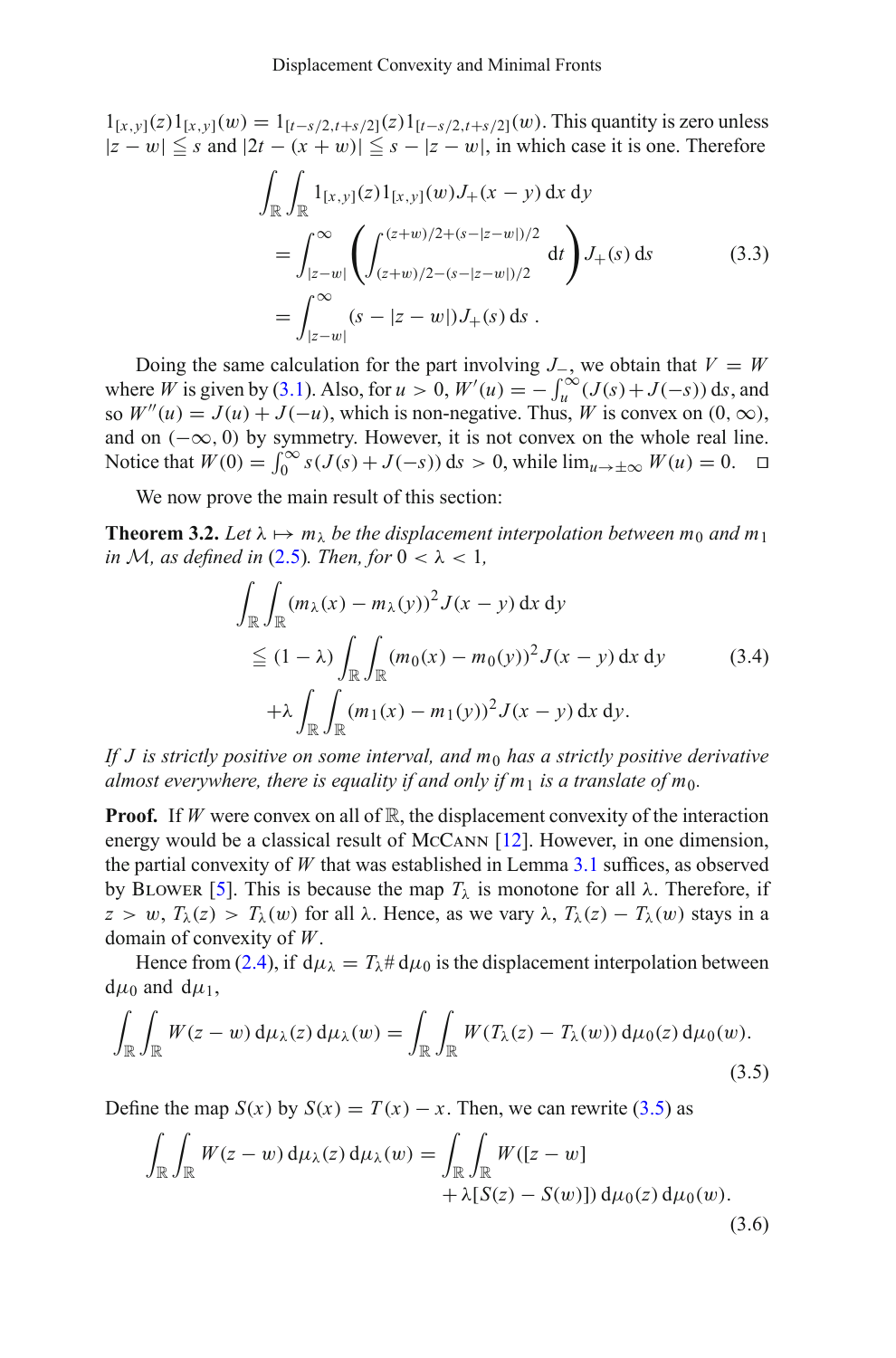By the remarks made above, the right-hand side is clearly a convex function of  $\lambda$ . In fact, under mild assumptions on  $\mu_0$  or *J*, it is strictly convex unless *T* is simply a translation.

To see this *formally*, let *J* be symmetric for simplicity of notation, and differentiate the right-hand side of  $(3.6)$  twice in  $\lambda$ , finding

$$
\int_{\mathbb{R}}\int_{\mathbb{R}}2J\left([z-w]+\lambda[S(z)-S(w)]\right)[S(z)-S(w)]^2\,\mathrm{d}\mu_0(z)\,\mathrm{d}\mu_0(w).
$$

If this vanishes for all  $\lambda$ , then  $\int_{\mathbb{R}} \int_{\mathbb{R}} 2J(z-w)[S(z)-S(w)]^2 d\mu_0(z) d\mu_0(w) = 0$ . If *J* is strictly positive and if  $\mu_0$  has a strictly positive density, then this is possible if and only if *S* is constant, and that of course means that *T* is a translation.

To make this argument rigorous, and to relax the hypotheses, let  $f(\lambda)$  denote the right-hand side of [\(3.4\)](#page-8-2) minus the left-hand side. Then, with  $q(z, w, \lambda)$  defined by

$$
g(z, w, \lambda) = [\lambda W(z - w) + (1 - \lambda)W((z - w) + (S(z) - S(w)))]
$$
  
-W((z - w) + \lambda(S(z) - S(w))),

we have  $f(\lambda) = \int_{\mathbb{R}} \int_{\mathbb{R}} g(z, w, \lambda) d\mu_0(z) d\mu_0(w)$ . Since the integrand is non-<br>negative we have for any measurable subsets A and B of  $\mathbb{R}$ negative, we have for any measurable subsets *A* and *B* of R,

$$
f(\lambda) \geqq \int_A \int_B g(z, w, \lambda) d\mu_0(z) d\mu_0(w).
$$
 (3.7)

<span id="page-9-0"></span>Suppose that *J* is strictly positive on the open interval  $I = (y_0 - \delta/2, y_0 + \delta/2)$ . Then *I* is an interval of strict convexity of *W*, so that whenever  $w - z \in I$ ,  $\lambda \mapsto g(z, w, \lambda) > 0$  on (0, 1) unless  $S(z) = S(w)$ . However, if *S* is not constant almost everywhere, we can find an arbitrarily small interval about some  $z_0$  on which it has strictly positive oscillation. In particular, we can find a  $z_0$  and an  $\varepsilon > 0$  so that  $\int_{z_0-\delta/2}^{z_0+\delta/2} (S(z)-c)^2 dz > \varepsilon$  for all *c*. Let  $A = (z_0-\delta/2, z_0+\delta/2)$ , and let  $B = (y_0 + x_0 - \delta/2, y_0 + x_0 + \delta/2)$ . Then for all *z* in *A* and w in *B*, *z* − w belongs to *I*. Moreover, for every w in *B*,  $\int_A (S(z) - S(w))^2 dw > 0$ , so  $|S(z) - S(w)| > 0$ on a subset of *A* of positive Lebesgue measure. Since  $\mu_0$  has a strictly positive density, this ensures that the right-hand side of  $(3.7)$  is strictly positive.  $\Box$ 

It is clear that the conditions on  $J$  and  $m_0$  that are invoked to ensure strict convexity can be relaxed, though they are already quite general.

We close this section with a remark. If the profile *m* is continuously differentiable with  $m'(x) = \rho(x)$ , and  $\int_{\mathbb{R}} J(x) dx = 1$ , then

$$
\lim_{h\to 0}\int_{\mathbb{R}}\int_{\mathbb{R}}\frac{(m(x)-m(y))^{2}}{h^{2}}\frac{1}{h}J\left(\frac{x-y}{h}\right) dx dy = \int_{\mathbb{R}}\rho^{2}(x) dx.
$$

It is already well known that the functional  $\rho \mapsto \int_{\mathbb{R}} \rho^2(x) dx$  is displacement convex, so the fact that Theorem [3.2](#page-8-3) gives another proof of this is not of great interest. However, the connection between the two functionals at least gives one suggestion as to why the interaction functional might be expected to be displacement convex.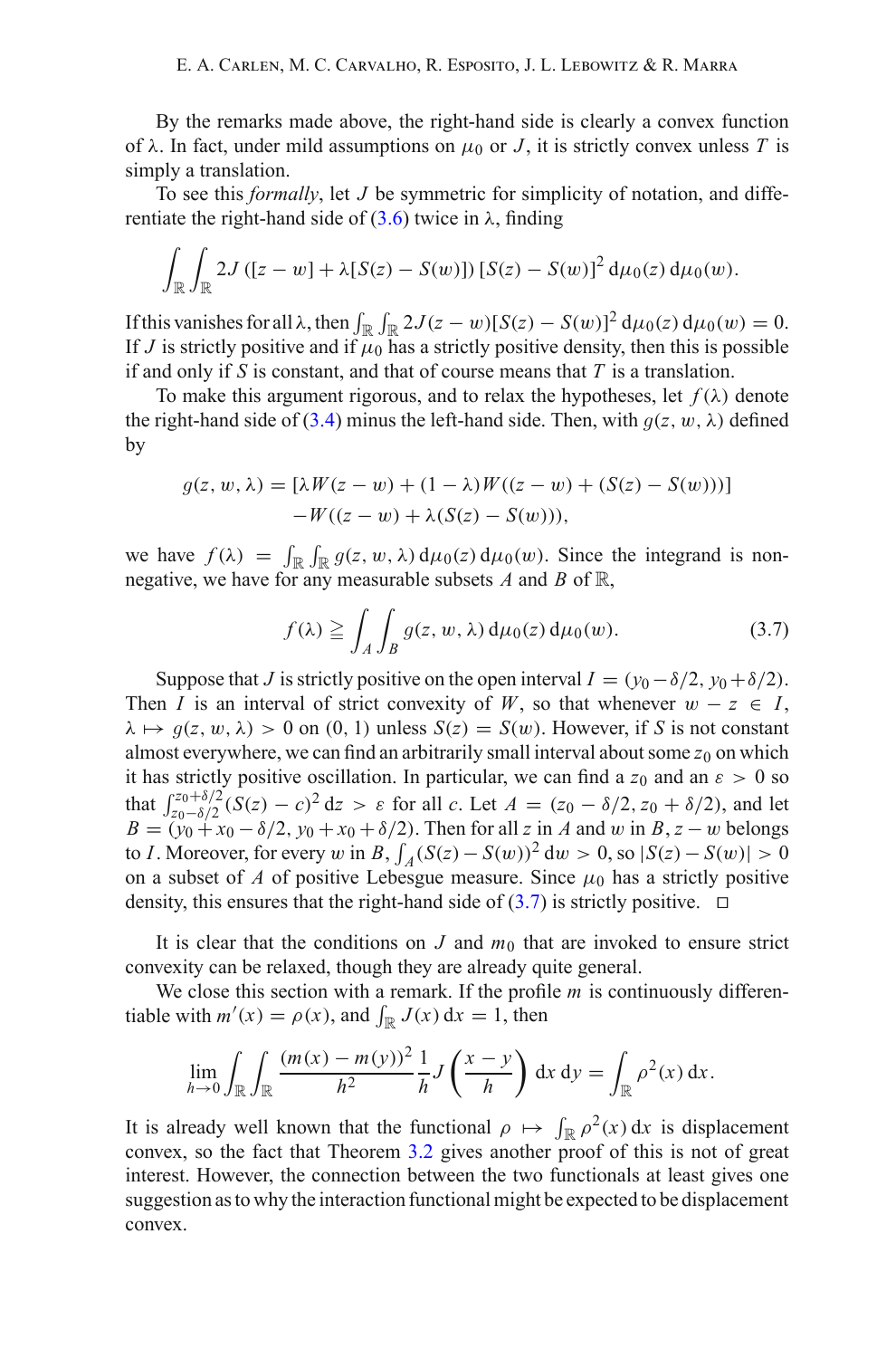# **4. For the functional** *F***, critical points are minimizers**

**Theorem 4.1.** *If*  $m_0$  *is any critical point of*  $F$  *in*  $M$ *, and*  $m$  *is any other profile in*  $\mathcal{M}$ , then  $\mathcal{F}(m) \geqq \mathcal{F}(m_0)$  and there is equality if and only if  $m$  is a translate of  $m_0$ .

**Proof.** Let  $m_\lambda$  be the displacement interpolation between  $m_0$  and  $m$ . Then  $\lambda \mapsto$  $\mathcal{F}(m_{\lambda})$  is convex, and the derivative is zero at  $\lambda = 0$ . Hence  $m_0$  is a minimizer of *F*, so that  $\mathcal{F}(m_\lambda) \geq \mathcal{F}(m_0)$ , and there is equality if and only if  $\lambda \mapsto \mathcal{F}(m_\lambda)$  is constant. But in this case, the strict displacement convexity of  $F$  ensures that  $m$  is a translate of  $m_0$ .  $\Box$ 

### **5. Fronts in a binary fluid model**

<span id="page-10-0"></span>We now turn to the study of the analogous problem for a binary fluid model. The binary fluid model has been investigated in [\[7](#page-23-10)[,8](#page-23-2)], and we refer to those papers for details. Although the arguments apply to that setting in full generality, we discuss here only a special case where the non-local interaction is only between particles of different species and the local term is purely entropic, for the sake of brevity. For further information and a numerical investigation of the minimizing fronts, see [\[4\]](#page-23-11).

In what follows,  $m(x)$  and  $n(x)$  represent the particle number densities of two different species of particles contained in some bounded domain Ω in R*n*. Consider the functional  $\mathcal F$  defined by

$$
\mathcal{F}(m, n) = \int_{\Omega} m(x) \ln m(x) dx + \int_{\Omega} n(x) \ln n(x) dx
$$

$$
+ \beta \int_{\Omega} \int_{\Omega} J(|x - y|) m(x) n(y) dx dy.
$$
(5.1)

Here, *J* is a non-negative, decreasing and compactly supported function on  $\mathbb{R}_+$ with range *R*. Notice that we must impose more conditions on *J* in the case of two species than we did in the single component model. The reasons for this will be made clear in Section [6.](#page-17-1)

The problem considered in [\[7](#page-23-10)] is to minimize  $\mathcal{F}(m, n)$  subject to the constraint that

$$
\frac{1}{|\Omega|} \int_{\Omega} m(x) dx \quad \text{and} \quad \frac{1}{|\Omega|} \int_{\Omega} n(x) dx \tag{5.2}
$$

<span id="page-10-1"></span>have certain prescribed values. As shown in [\[7](#page-23-10)], this system undergoes a segregating phase transition when  $\beta$  is large enough for the interaction term to overcome the entropy terms in  $F$ . These would prefer to have *m* and *n* to be uniform and this will indeed be the minimizing state for small  $\beta$ , that is, high temperature  $\beta^{-1}$ . However, for large values of  $\beta$ , the advantages of segregation can dominate and the fluid separates into two phases, one rich in particles of species 1 and the other rich in particles of species 2. Our concern here is with the profiles of the densities at the interface between the two phases.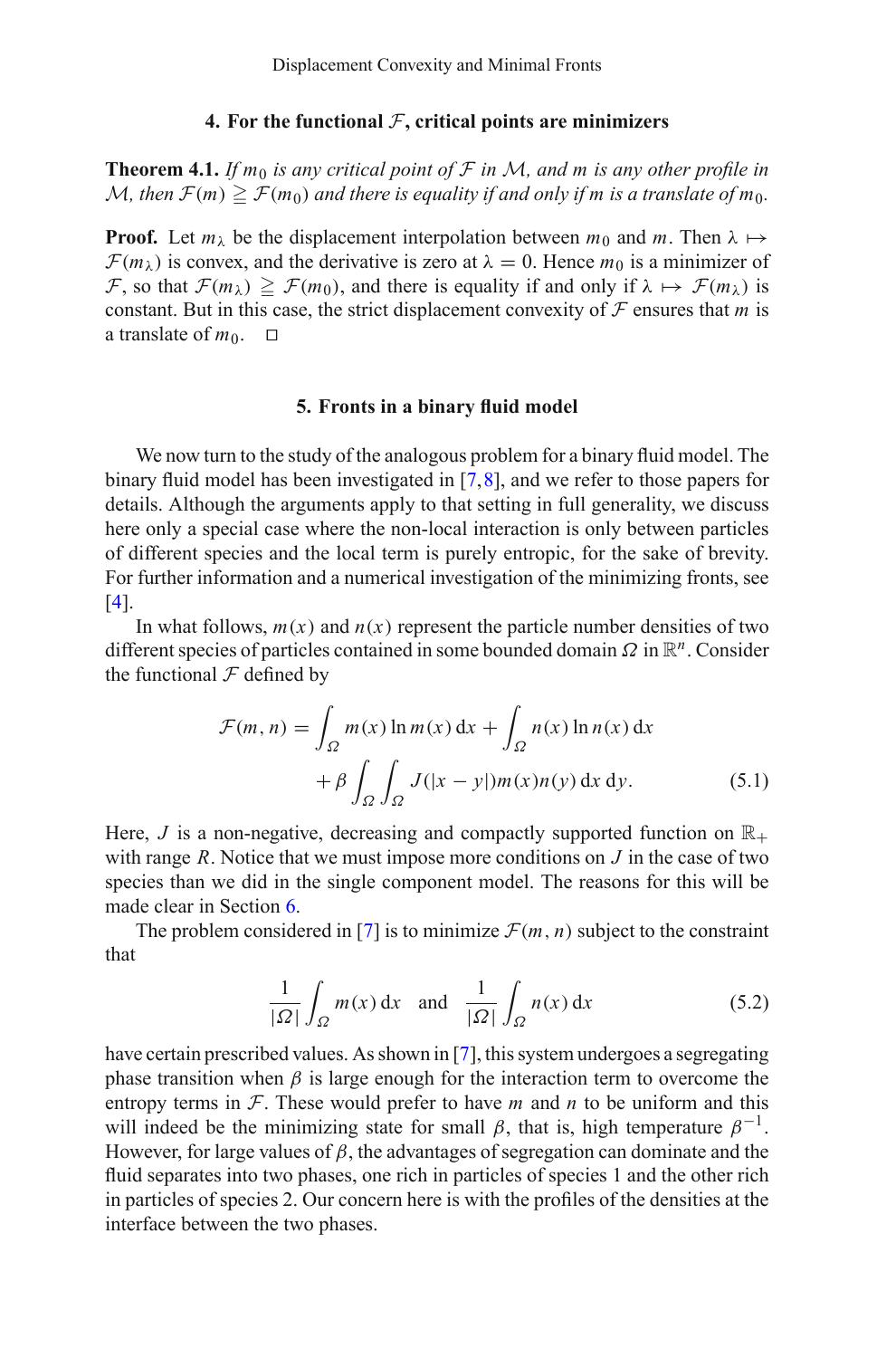The nature of the two phases in the bulk is determined by considering the zero range model, in which the length scale *R* of the interaction *J* is negligible compared to the size of  $\Omega$ . Formally, this corresponds to setting  $J(x - y) = \overline{J}\delta(x - y)$ . It is also convenient to drap the constraint (5.2) and to consider the function also convenient to drop the constraint [\(5.2\)](#page-10-1) and to consider the function

$$
f_{\beta,\lambda_1,\lambda_2}(m,n) = m \ln m + n \ln n + \beta \hat{J}mn - \lambda_1 m - \lambda_2 n \tag{5.3}
$$

as a local free energy density. Here, as in the one component case,  $J = \int_{\mathbb{R}^n} J(|x|) dx$ , and  $\lambda_1$  and  $\lambda_2$  are Lagrange multipliers that ensure the constraint [\(5.2\)](#page-10-1) on the total particle numbers. One may also think of  $\lambda_1$  and  $\lambda_2$  as specified chemical potentials and then determine *m* and *n* as functions of  $\lambda_1$  and  $\lambda_2$ .

In [\[7\]](#page-23-10) it is proved that, if  $\lambda_1 \neq \lambda_2$ , there is an unique couple  $\bar{m}$ ,  $\bar{n}$  minimizing  $f_{\beta,\lambda_1,\lambda_2}(m, n)$ . However, if  $\lambda_1 = \lambda_2$ , there is a  $\beta_c$  such that, if  $\beta \leq \beta_c$  the minimizer is still unique, while, if  $\beta > \beta_c$  there are densities  $\rho^- < \rho^+$  such that the couples  $(\rho^+, \rho^-)$  and  $(\rho^-, \rho^+)$  are both minimizers of  $f_{\beta, \lambda_1, \lambda_2}(m, n)$ . We focus on the last case. Thus, in what follows  $\lambda_1 = \lambda_2 = \lambda$ . Then  $f_{\beta, \lambda_1, \lambda_2}$  is the local Gibbs free energy density.

Analysis of the zero range model suffices to determine the quantity of the fluid that is present in each phase, but not the surface tension across the boundary. We now turn to the variational problem that determines the density profiles across the interface and the surface tension. We will assume that the geometry of  $\Omega$  is such that the interface is perpendicular to the first coordinate axis; for example, we take  $\Omega$  to be a very long cylinder along the *x*<sub>1</sub>-axis with periodic boundary conditions along the other coordinate axes.

First, we need to introduce the one dimensional version of *J*. Choose coordinates  $(s, t)$  on  $\mathbb{R}^n$  with  $s \in \mathbb{R}$  and  $t \in \mathbb{R}^{n-1}$ , and define  $\bar{J}$  on  $\mathbb{R}$  by

$$
\bar{J}(s) = \int_{\mathbb{R}^{n-1}} J(\sqrt{s^2 + |t|^2}) \, \mathrm{d}t
$$

and then  $\hat{J} = \int_{\mathbb{R}} \bar{J}(s) ds$ . Let  $g_{\beta,\lambda} = \inf_{m,n \geq 0} f_{\beta,\lambda,\lambda}(m,n)$ . By what has been noted above noted above,

$$
g_{\beta,\lambda} = f_{\beta,\lambda,\lambda}(\rho^-,\rho^+) = f_{\beta,\lambda,\lambda}(\rho^+,\rho^-).
$$

The functional *G* defined by

$$
\mathcal{G}(m, n) = \int_{\mathbb{R}} \left[ m(x) \ln m(x) + n(x) \ln n(x) + \beta \int_{\mathbb{R}} \bar{J}(x - y) m(x) n(y) \, dy - g_{\beta, \lambda} \right] dx
$$

is the *excess free energy* of a front. We look for the minimizers of this functional for  $\beta > \beta_c$ . The minimum value gives the surface tension across the planar phase boundary. Note that we have reduced  $\Omega$  to  $\mathbb{R}$ , the line along the axis of  $\Omega$  and that minimizing  $G$  yields the free energy per unit  $(d - 1)$ -dimensional area.

Our goal in the next sections is to prove a strict displacement convexity property of this excess free energy functional and to show, as a consequence, the uniqueness of the minimizing fronts up to translation. As in the one component case, a rearrangement inequality will enable us to restrict our attention to monotone profiles.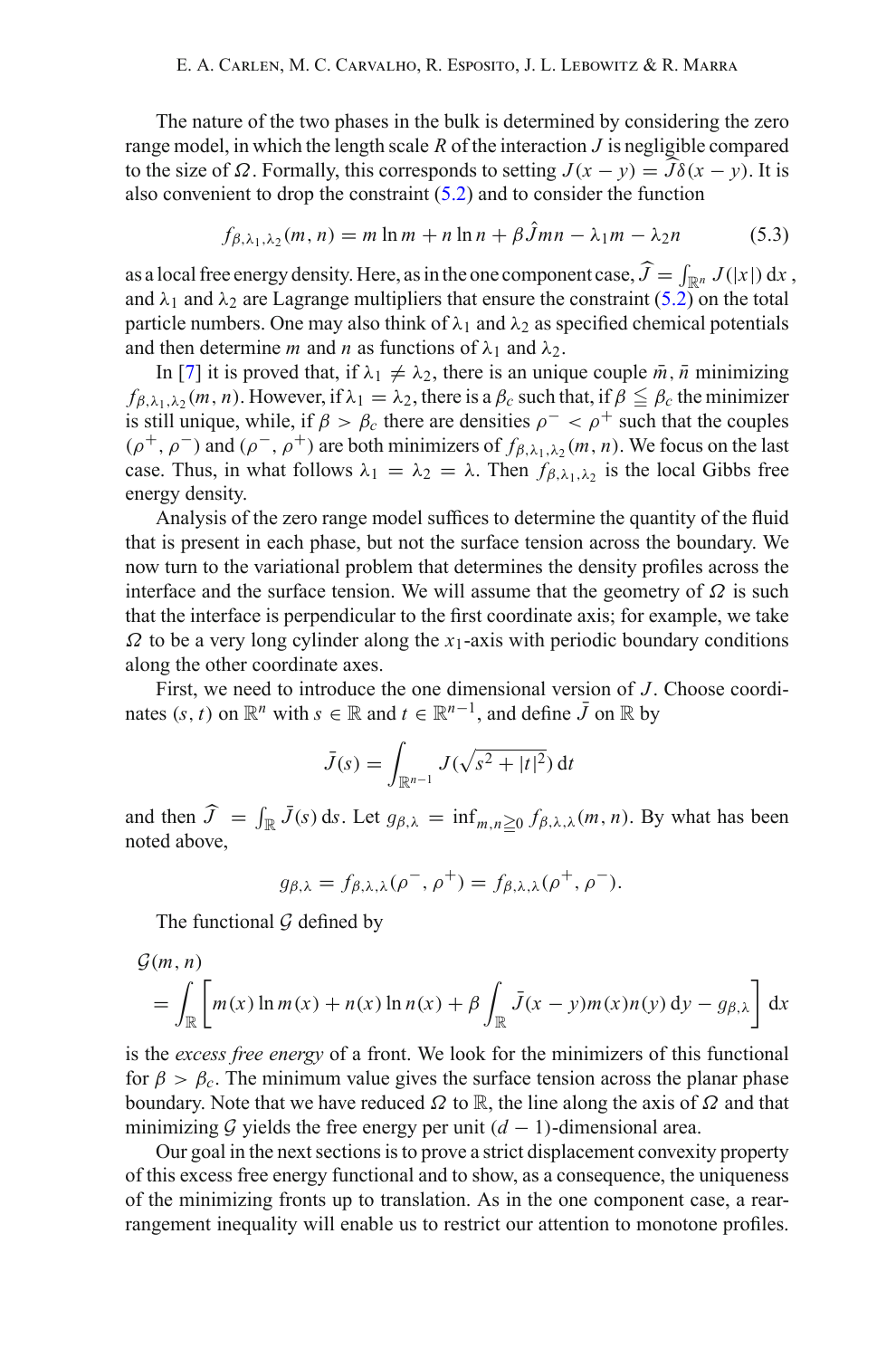Let  $\mathcal{M}_{\rho^-, \rho^+}$  be the subset of  $\mathcal{C}_{\rho^-, \rho^+}$  consisting of monotone increasing profiles, let  $\mathcal{M}_{\rho^+,\rho^-}$  be the subset of  $\mathcal{C}_{\rho^+,\rho^-}$  consisting of monotone decreasing profiles.

Our main goal mathematically in what follows is to show that the functional

$$
(m, n) \mapsto \int_{\mathbb{R}} \left[ \int_{\mathbb{R}} \bar{J}(x - y) m(x) n(y) \, \mathrm{d}y - \hat{J} \rho^+ \rho^- \right] \, \mathrm{d}x
$$

is displacement convex on  $\mathcal{M}_{\rho^-, \rho^+} \times \mathcal{M}_{\rho^+, \rho^-}$ , where now we have both an increasing and a decreasing density profile.

We shall prove the displacement convexity results in the next section. This time, we shall require certain moment conditions to obtain the displacement convexity. Hence, before we can apply these results, we need to show a priori that all minimizers have good localization properties. We do this by an analysis of the Euler Lagrange equation.

#### *5.1. Convexity of the interaction energy for G*

Define the functional *I* on  $\mathcal{M}_{a,b} \times \mathcal{M}_{c,d}$  by

$$
\mathcal{I}(m,n) = \int_{\mathbb{R}} dx \left[ \int_{R} \bar{J}(x-y)m(x)m(y) dy - \hat{J}\hat{m}(x)\hat{n}(x) \right].
$$
 (5.4)

<span id="page-12-1"></span>We assume *J* to be non-negative, even and compactly supported on  $\mathbb R$  with range *R*. We define *J* to be the total mass of *<sup>J</sup>* , and we define

$$
\widehat{m}(x) = \begin{cases} b & \text{for } x \ge 0, \\ a & \text{for } x < 0 \end{cases} \quad \text{and} \quad \widehat{n}(x) = \begin{cases} d & \text{for } x \ge 0, \\ c & \text{for } x < 0. \end{cases}
$$

Note that in the special case  $a = d = \rho^-$  and  $b = c = \rho^+$ ,

$$
\mathcal{I}(m, n) = \int_{\mathbb{R}} \left[ \int_{\mathbb{R}} \bar{J}(x - y) m(x) n(y) \, dy - \hat{J} \rho^+ \rho^- \right] dx.
$$

Although this special case is all that is needed for our applications here, we treat the general case because the small extra effort yields a broad new class of jointly displacement convex functionals.

<span id="page-12-0"></span>The first step in our analysis is to rewrite  $I$  as a functional on probability densities. Let the probability densities  $\rho_1$  and  $\rho_2$  be defined by

$$
m(x) = a + (b - a) \int_{-\infty}^{x} \rho_1(t) dt; \quad n(x) = c + (d - c) \int_{-\infty}^{x} \rho_2(t) dt.
$$
\n(5.5)

We the rewrite the functional in terms of  $\rho_1$  and  $\rho_2$ , and integrate by parts. Formally, one moves an antiderivative from each of  $\rho_1$  and  $\rho_2$  over to *J*. Since *J* is positive, integrating it twice produces a convex function, *W*, different from the one constructed in the one-component case. This is indeed what happens, but one must be careful about the boundary terms. The boundary terms do not vanish but, as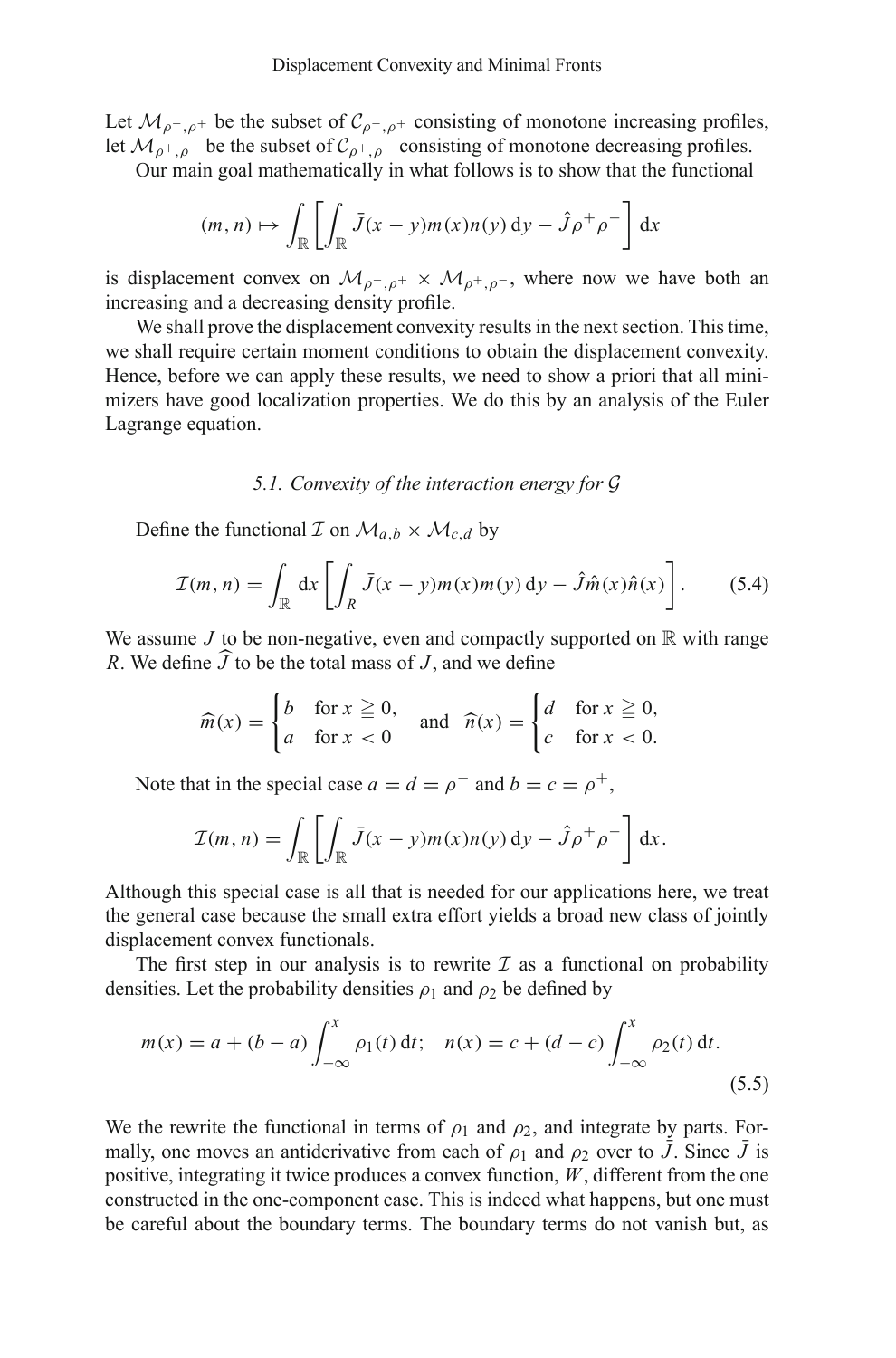we shall see, they depend on the densities in a very nice way and altogether, one obtains the desired displacement convexity.

To carry out this analysis, define

$$
W(x) = \begin{cases} \int_0^x \left( \int_0^t \bar{J}(s) \, ds \right) dt & \text{for } x > 0, \\ W(-x) & \text{for } x < 0. \end{cases}
$$
\n(5.6)

<span id="page-13-2"></span>Then  $W''(x) = \bar{J}(x)$ ,  $W(0) = 0$ , and W is an even convex function. Furthermore,

$$
\lim_{x \to \infty} W'(x) = \frac{\hat{J}}{2}, \quad W(x) = \alpha + \frac{\hat{J}}{2}|x| \text{ for } |x| \ge R. \tag{5.7}
$$

<span id="page-13-1"></span>**Lemma 5.1.** *Let*  $m \in M_{a,b}$  *and*  $n \in M_{c,d}$ *. Let*  $\rho_1$  *and*  $\rho_2$  *be the corresponding probability densities defined in* [\(5.5\)](#page-12-0). Then, provided  $\rho_1$  *and*  $\rho_2$  *have finite first moments, and with W and* α *defined as above,*

<span id="page-13-0"></span>
$$
\mathcal{I}(m_1, m_2) = (a - b)(d - c) \int_{\mathbb{R}} \int_{\mathbb{R}} W(x - y)\rho_1(x)\rho_2(y) dx dy
$$
  
+ 
$$
[2(b - a)(d - c) + bc + ad]\alpha
$$
  
- 
$$
\frac{\hat{J}}{2} \int_{\mathbb{R}} \int_{\mathbb{R}} x [(b + a)(d - c)\rho_2(x) + (b - a)(c + d)\rho_1(x)] dx.
$$
 (5.8)

Note that  $(a - b)(d - c) > 0$  for  $b > a$  and  $c > d$ , which is the case when  $a = d = \rho^-$  and  $c = b = \rho^+$ . Thus,  $(a - b)(d - c)W(z)$  is a convex function of *z* on all of  $\mathbb R$ . It follows in the usual way that the first term on the right is displacement convex. Since *W* is strictly convex on the support of *J* , it follows as in the proof of Theorem [3.2](#page-8-3) that this part of the functional  $(5.8)$  is in fact strictly convex apart from translation. The second term on the right of  $(5.8)$  is a constant. The third term is a linear combination of the first moments of  $\rho_1$  and  $\rho_2$ . Since these first moments are displacement affine, we see that altogether,  $\mathcal{I}(m, n)$  is strictly displacement convex, apart from translation.

The fact that Lemma [5.1](#page-13-1) requires a conditions on first moments, while Theorem [3.2](#page-8-3) does not, means that it will be a little more work to apply Lemma [5.1:](#page-13-1) We shall need an a priori estimate guaranteeing that for any critical point  $(m, n)$  of  $G$ , the corresponding densities have finite first moments. We shall return to this after first proving the theorem.

**Proof.** We start by considering the integral in *x* first, on a bounded interval  $[-L, L]$ . Since  $\bar{J}(x - y) = -\frac{\partial^2}{\partial x \partial y}W(x - y)$  we have that

$$
-\int_{-L}^{L} \frac{\partial^2}{\partial x \partial y} W(x - y) m(x) dx = \int_{-L}^{L} \frac{\partial}{\partial y} W(x - y)(b - a) \rho_1(x) dx
$$
  

$$
-\frac{\partial}{\partial y} W(L - y) m(L) + \frac{\partial}{\partial y} W(-L - y) m(-L).
$$
 (5.9)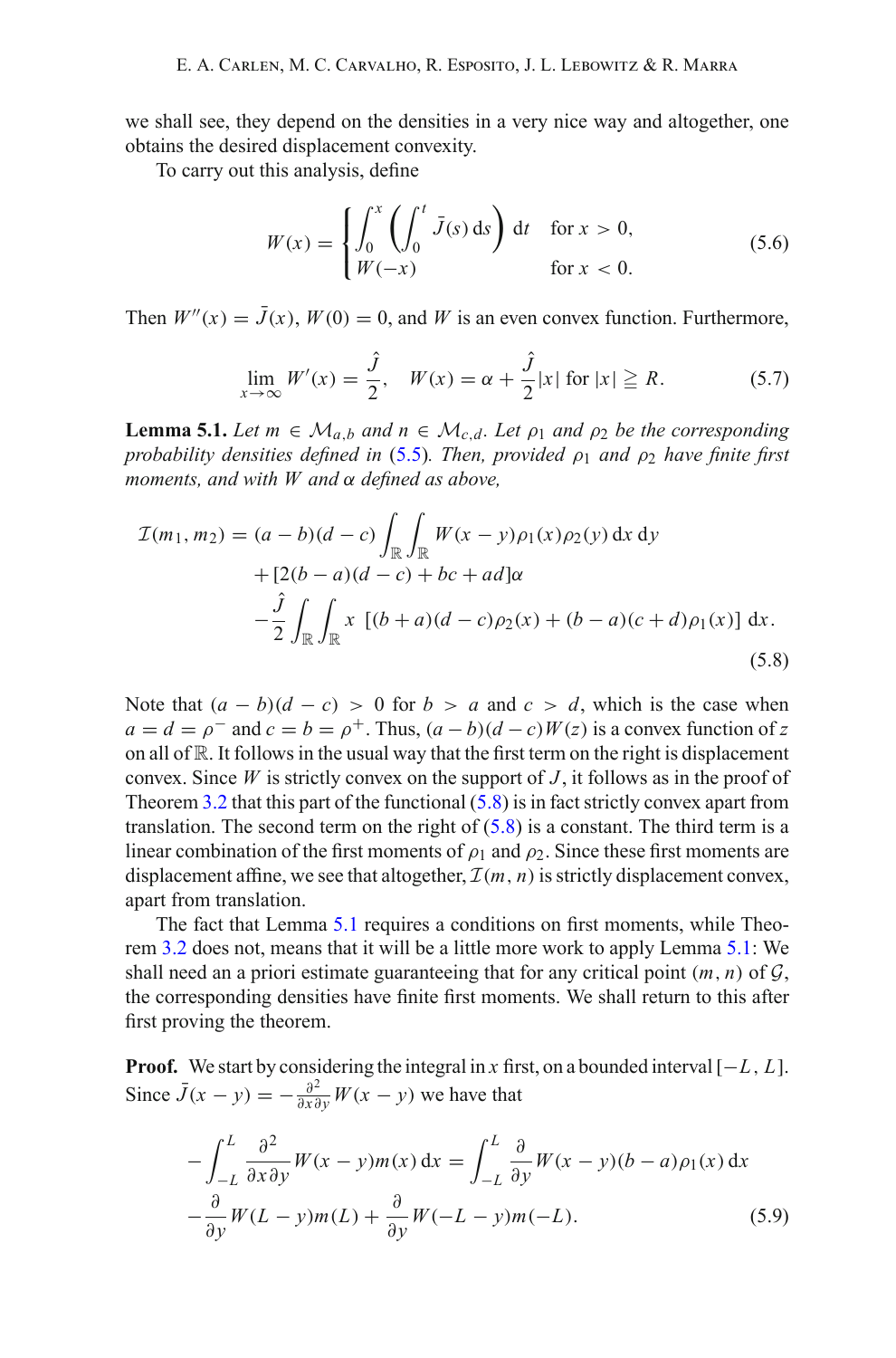Moreover,

$$
\int_{-L}^{L} \int_{-L}^{L} \bar{J}(x - y)m(x)n(y) dy
$$
\n
$$
= \int_{-L}^{L} \int_{-L}^{L} \frac{\partial}{\partial y} W(x - y)(b - a)\rho_1(x)n(y) dx dy
$$
\n
$$
+ \int_{-L}^{L} \left[ -\frac{\partial}{\partial y} W(L - y)m(L) + \frac{\partial}{\partial y} W(-L - y)m(-L) \right] n(y) dy.
$$
\n(5.10)

Now we integrate by parts once more, this time in *y*:

$$
\int_{-L}^{L} \frac{\partial}{\partial y} W(x - y) n(y) \, dy = -\int_{-L}^{L} W(x - y) (d - c) \rho_2(y) \, dy
$$

$$
+ W(x - L) n(L) - W(x + L) n(-L). \quad (5.11)
$$

Summarizing,

$$
\int_{-L}^{L} \int_{-L}^{L} \bar{J}(x - y) m(x) n(y) \, dy
$$
  
=  $-(b - a)(d - c) \int_{-L}^{L} \int_{-L}^{L} W(x - y) \rho_1(x) \rho_2(y) \, dx \, dy$   
+  $\int_{-L}^{L} \left[ -\frac{\partial}{\partial y} W(L - y) m(L) + \frac{\partial}{\partial y} W(-L - y) m(-L) \right] n(y) \, dy$   
+  $(b - a) \int_{-L}^{L} [W(x - L) n(L) - W(x + L) n(-L)] \rho_1(x) \, dx.$  (5.12)

Let us examine the boundary terms

$$
B_1 := \int_{-L}^{L} \left[ -\frac{\partial}{\partial y} W(L - y) m(L) + \frac{\partial}{\partial y} W(-L - y) m(-L) \right] n(y) dy,
$$
  
\n
$$
B_2 := (b - a) \int_{-L}^{L} \left[ W(x - L)n(L) - W(x + L)n(-L) \right] \rho_1(x) dx.
$$

We have

$$
B_1 = m(L) \int_{-L}^{L} W(L - y)(d - c)\rho_2(y) \,dy - m(-L)
$$
  
\n
$$
\times \int_{-L}^{L} W(-L - y)(d - c)\rho_2(y) \,dy
$$
  
\n
$$
+ m(L) [-W(L - y)n(y)]_{-L}^{+L} + m(-L) [W(-L - y)n(y)]_{-L}^{+L}
$$
  
\n
$$
= (d - c) \int_{-L}^{L} [m(L)W(L - y) - m(-L)W(-L - y)] \rho_2(y) \,dy
$$
  
\n
$$
+ m(L) [-W(0)n(L) + W(2L)n(-L)] + m(-L)
$$
  
\n
$$
\times [W(2L)n(L) - W(0)n(-L)].
$$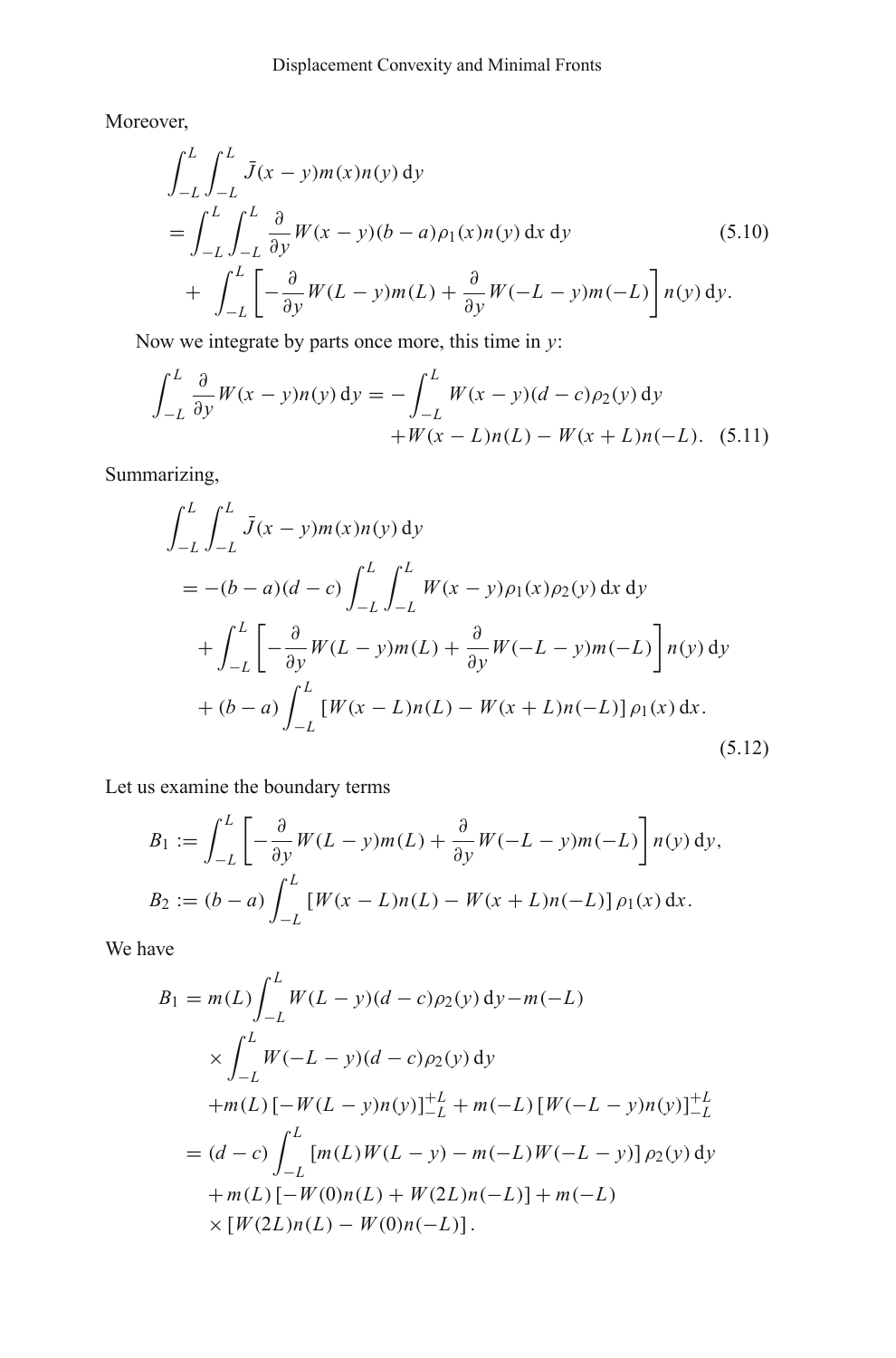For  $2L > R$ , where R is the range of the interaction  $\bar{J}$ , the last two terms give  $(bc + ad)(\hat{J}L + \alpha) + \mathcal{O}(1).$ 

To compute the other term, we consider, for a function  $f$  rapidly decaying,  $\int_{-L}^{L} f(x)W(x+L) dx$  and  $\int_{-L}^{L} f(x)W(x-L) dx$ . We have

$$
\int_{-L}^{L} f(x)W(x+L) dx = \int_{0}^{2L} f(z-L)W(z) dz
$$
  
= 
$$
\int_{0}^{R} f(z-L)W(z) dz + \int_{R}^{2L} f(z-L) \left(\frac{\hat{J}}{2}z + \alpha\right) dz.
$$

The first term vanishes in the limit  $L \rightarrow \infty$  because of the decay of f and of the boundedness of  $W(z)$  for  $z \in [0, R]$ . The second term becomes, if  $\int_{\mathbb{R}} |x| f(x)$  $dx < \infty$ ,

$$
\int_{R-L}^{L} f(x) \left( \frac{\hat{J}}{2} (x+L) + \alpha \right) dx = \frac{\hat{J}}{2} \int_{\mathbb{R}} x f(x) dx + \left( \alpha + \frac{\hat{J}}{2} L \right) \int_{\mathbb{R}} f(x) dx + \mathcal{O}(1).
$$

In conclusion,

$$
\int_{-L}^{L} f(x)W(x \pm L) dx = \pm \frac{\hat{J}}{2} \int_{\mathbb{R}} x f(x) dx + \left(\alpha + L\frac{\hat{J}}{2}\right) \int_{\mathbb{R}} f(x) dx + \mathcal{O}(1).
$$

Now we apply this result to  $B_2$ , where the decaying function is  $\rho_1$ , to get

$$
B_2 = (b - a) \left[ -(c + d) \frac{\hat{J}}{2} \int_{\mathbb{R}} x \rho_1(x) dx + \alpha(d - c) \int_{\mathbb{R}} \rho_1(x) dx \right. + \frac{\hat{J}}{2} L(d - c) \int_{\mathbb{R}} \rho_1(x) dx \right] + \mathcal{O}(1).
$$

Now we apply it to  $B_1$ :

$$
B_1 = (d - c) \left[ -(b + a) \frac{\hat{j}}{2} \int_{\mathbb{R}} x \rho_2(x) dx + \alpha(b - a) \int_{\mathbb{R}} \rho_2(x) dx + \frac{\hat{j}}{2} L(b - a) \int_{\mathbb{R}} \rho_2(x) dx \right] + (bc + ad)(\hat{J}L + \alpha) + \mathcal{O}(1).
$$
 (5.13)

Finally,

$$
B_1 + B_2 - \hat{J} \int_{\mathbb{R}} \hat{m}(x)\hat{n}(x) dx
$$
  
=  $[2(b-a)(d-c) + bc + ad]\alpha - \frac{\hat{J}}{2}(b+a)(d-c) \int_{\mathbb{R}} y\rho_2(y) dy$   
 $-\frac{\hat{J}}{2}(b-a)(c+d) \int_{\mathbb{R}} x\rho_1(x) dx + \mathcal{O}(1).$ 

 $\Box$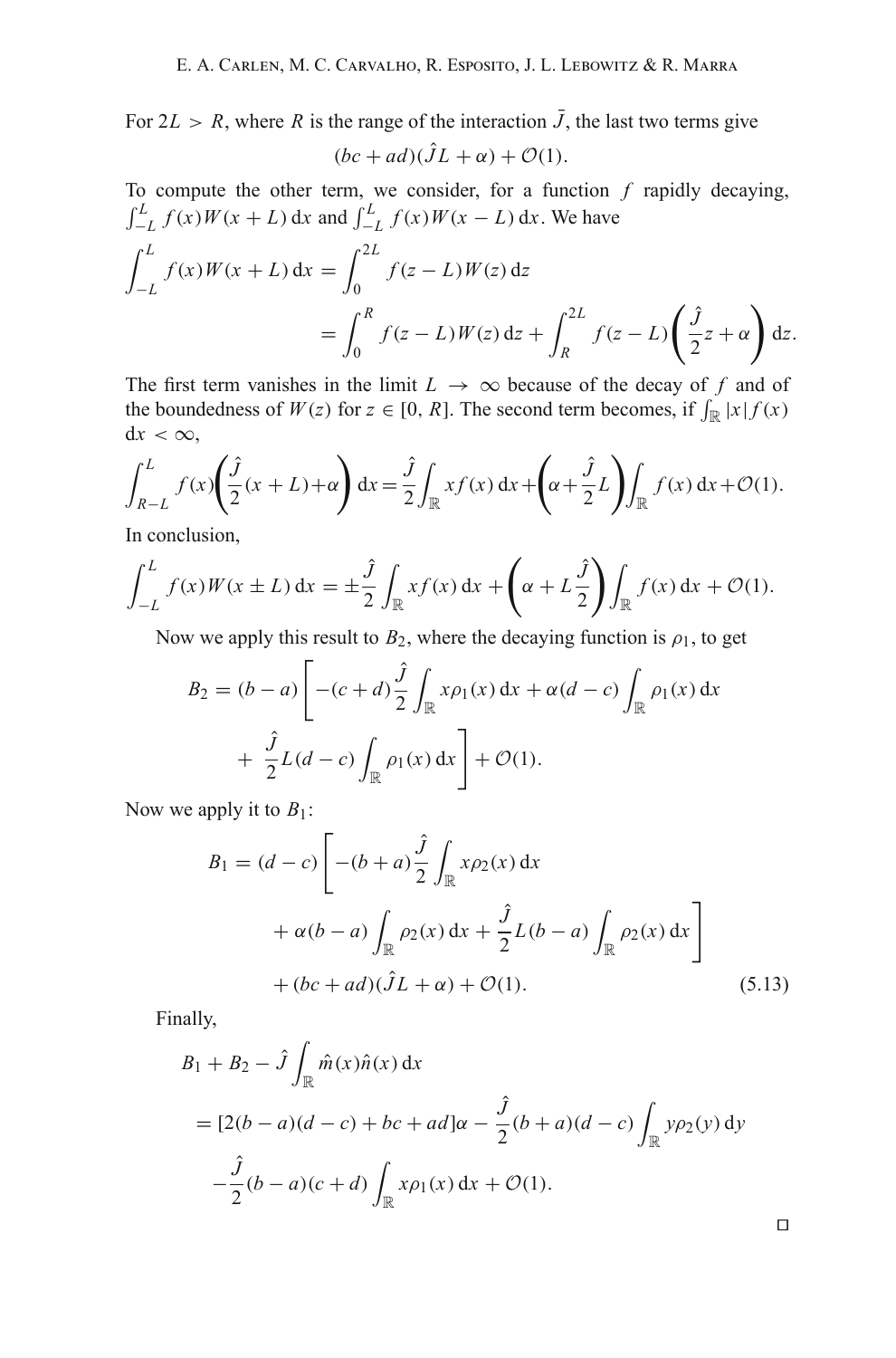Lemma [5.1](#page-13-1) is the key ingredient to prove the analog of Theorem [3.2](#page-8-3) for the two-component model introduced in the beginning of this section. We now return to this model, and shall apply the lemma with  $a = d = \rho^-$  and  $b = c = \rho^+$ . Let  $(w_1, w_2)$  and  $(v_1, v_2)$  be in  $\mathcal{M}_{\rho^-, \rho^+} \times \mathcal{M}_{\rho^+, \rho^-}$ , with corresponding probability densities  $(\eta_1, \eta_2)$  and  $(\zeta_1, \zeta_2)$ , and let  $T_1, T_2$  be the monotone maps such that  $\zeta_i =$  $T_i \# \eta_i$ ,  $i = 1, 2$ . Moreover, let  $\lambda \mapsto (m_\lambda, n_\lambda)$  be the displacement interpolations between  $(w_1, w_2)$  and  $(v_1, v_2)$  and  $T_i^{\lambda}(x) = \lambda x + (1 - \lambda)T_i(x)$ .

<span id="page-16-0"></span>**Theorem 5.2.** *Suppose that the probability densities*  $\eta_i$  *and*  $\zeta_i$ ,  $i = 1, 2$  *have finite first moments. Then for*  $0 < \lambda < 1$ ,

$$
\mathcal{G}(m_{\lambda}, n_{\lambda}) \leq (1 - \lambda)\mathcal{G}(w_1, w_2) + \lambda\mathcal{G}(v_1, v_2). \tag{5.14}
$$

If *J* is strictly positive on some interval, and  $(w_1, w_2)$  have strictly positive deri*vatives almost everywhere, there is equality if and only if*  $(v_1, v_2)$  *is a translate of*  $(w_1, w_2)$ .

**Proof.** Lemma [5.1](#page-13-1) is applicable by the assumption that the probability densities have finite first moments. We set  $S_i(x) = T_i(x) - x$ , so that

$$
\mathcal{I}(m_{\lambda}, n_{\lambda}) = (\rho^+ - \rho^-)^2 \int_{\mathbb{R}} \int_{\mathbb{R}} W[(x - y) + \lambda (S_1(x) - S_2(y))] d\eta(x) d\eta(y) + \mathcal{A}(m_{\lambda}, n_{\lambda}),
$$

with *A* affine. The function *W* is convex on all  $\mathbb{R}$ , thus the interaction part of the *G* is strictly displacement convex. The remaining term is simply a linear combination of functions of *m* and *n* to which we can apply Theorem [2.1.](#page-6-3) The strict convexity up to translation follows as in the proof of Theorem [3.2.](#page-8-3)  $\Box$ 

**Remark.** In the two component case we need to use two monotone maps instead of one as in Theorem [3.2.](#page-8-3) Therefore it is crucial that *W* is convex on all of  $\mathbb R$  and not just on  $(0, +\infty)$  and  $(-\infty, 0)$  as in the one component case.

We close this section with a corollary showing that one could also use Lemma [5.1](#page-13-1) to prove displacement convexity of the interaction energy in the one component model. In fact, in this application, the first moment condition drops out.

<span id="page-16-1"></span>**Corollary 5.3.** Let *J* satisfy the conditions below [\(5.4\)](#page-12-1), and *W* defined as in the [\(5.6\)](#page-13-2)*. Let m be a function that increases monotonically from* −*m*<sup>β</sup> *to m*β*. Let* ρ denote m', the derivative of m. Consider the functional  $\Phi(m)$  given by  $\Phi(m)$  =  $\int_{\mathbb{R}} \int_{\mathbb{R}} \bar{J}(x - y) \left[ m(x) m(y) - m_{\beta}^2 \right] dx dy$ . Then

$$
\Phi(m) = -4m_\beta^2 \int_{\mathbb{R}} \int_{\mathbb{R}} W(x - y)\rho(x)\rho(y) dx dy - 6\alpha m_\beta^2.
$$

**Proof.** The functional  $\Phi(m)$  is equal to  $-\mathcal{G}(m_1, m_2)$  by putting  $m_1(x) = m(x)$ and  $m_2(x) = -m(x)$ . This shows that  $-\Phi$  is strictly displacement convex, up to translation.  $\square$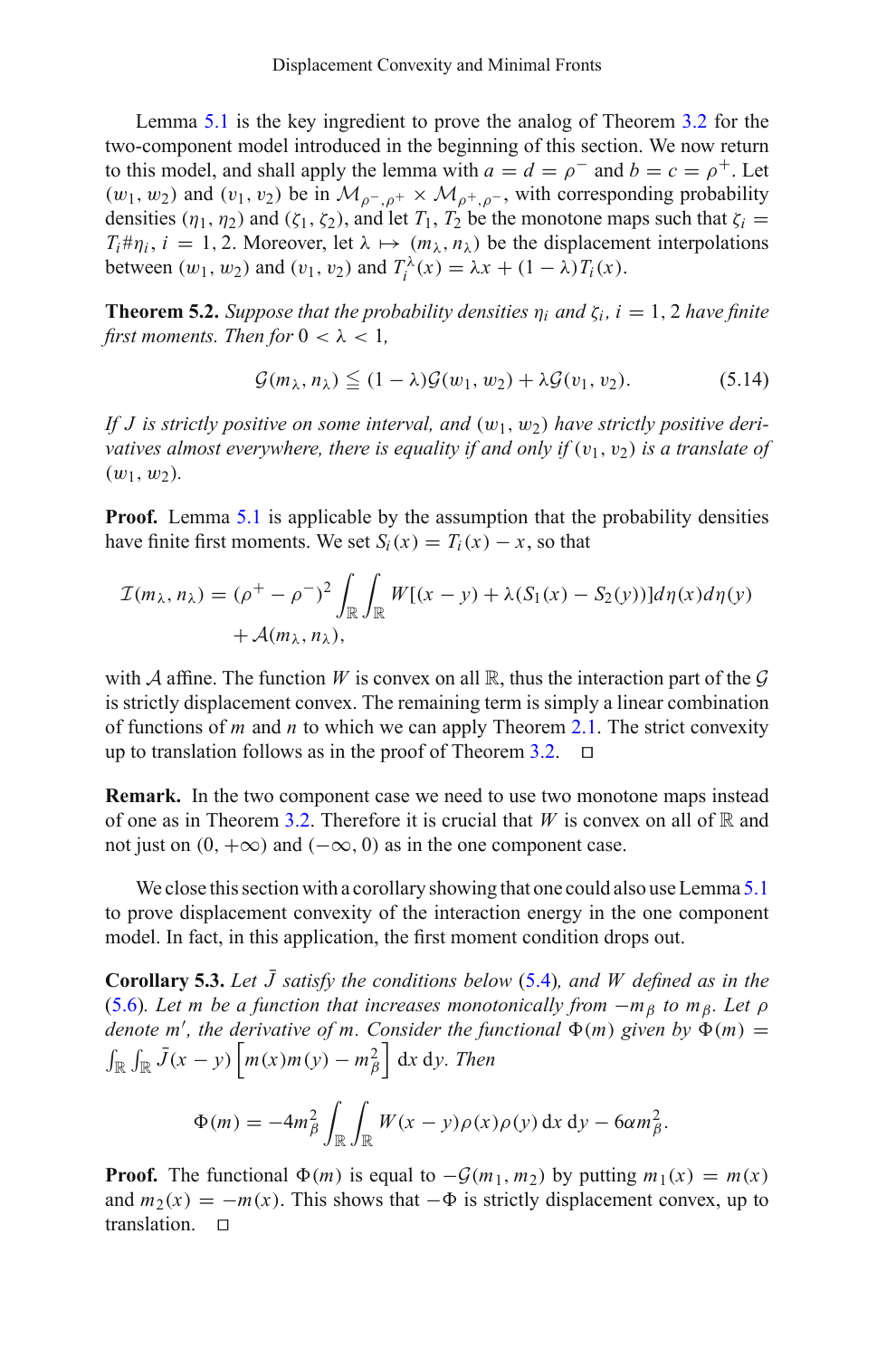### **6. Properties of the minimizers of** *G*

<span id="page-17-1"></span>We restrict our attention to the case  $a = d$ ,  $b = c$ . We need two results on the minimizers for  $G$ , the first of which allows us to restrict our attention to monotone profiles when seeking to minimize *G*. The second guarantees the existence of moments for the two densities corresponding to any minimizing pair (*m*, *n*). These theorems are:

<span id="page-17-0"></span>**Theorem 6.1.** *Suppose that*  $J(x)$  *is even, non-negative and decreasing. Then any minimizer*  $(m_1, m_2)$  *of*  $\mathcal{G}(m_1, m_2)$  *in*  $\mathcal{C}_{o^- \ o^+} \times \mathcal{C}_{o^+ \ o^-}$  *is monotone in the sense that*  $m_1$  *is increasing and m<sub>2</sub> is decreasing.* 

This theorem makes it easy to establish the existence of minimizers for *G*. The minimizers satisfy an Euler–Lagrange equation from which we can deduce a priori estimates needed to apply Lemma [5.1.](#page-13-1)

<span id="page-17-2"></span>**Theorem 6.2.** *Suppose that*  $J(x)$  *is even non-negative and decreasing on*  $\mathbb{R}_+$ *. Any minimizer*  $w = (w_1, w_2)$  *of*  $G$  *in*  $C_{\rho^-,\rho^+} \times C_{\rho^+,\rho^-}$  *satisfies*  $\rho^- \langle w_i(x) \rangle \langle \rho^+$  *for*  $any x \in \mathbb{R}$ . It has a derivative almost everywhere which is strictly positive and with  $||w'_{i}||_{L^{1}(\mathbb{R})}$  *bounded. Furthermore, it satisfies the Euler–Lagrange equations* 

$$
\ln m(x) + \beta (J * n)(x) = \mu, \quad \ln n(x) + \beta (J * m)(x) = \mu,
$$
 (6.1)

*where*  $\mu = \mu_1 - 1$  *and*  $*$  *denotes convolution. Its derivative* w *satisfies almost everywhere the equations*

$$
\frac{w_1'(x)}{w_1(x)} + \beta(J*w_2')(x) = 0, \quad \frac{w_2'(x)}{w_2(x)} + \beta(J*w_1')(x) = 0.
$$
 (6.2)

*Finally, it converges to its asymptotic values exponentially fast, in the sense that there is*  $\alpha > 0$  *such that*  $(w_1(x) - \rho_{\pm})e^{\alpha|x|} \to 0$  *as*  $x \to \pm \infty$  *and*  $(w_2(x) - \rho_{\pm})$  $e^{\alpha|x|} \to 0$  *as*  $x \to \pm \infty$ .

The proof of Theorem [6.1](#page-17-0) is adapted from a related result in [\[7\]](#page-23-10) for functions on the *d* dimensional torus. One could instead adapt the proof of Alberti's rearrangement inequality in  $[1]$  and remove the requirement that  $J$  be decreasing. But the present approach has the advantage of also working on the torus, and not only the line. The proof of the final part of Theorem [6.2,](#page-17-2) which is important for our application here since it provides the existence of moments, is adapted from the proof of a similar result for the one component system in  $[11]$  $[11]$ . In the rest of this section, we present these proofs.

**Proof of Theorem [6.1.](#page-17-0)** To show this, we use a rearrangement inequality similar to those introduced in [\[7](#page-23-10)] for the analogous problem in the *d*-dimensional torus. For any  $x_0 \in \mathbb{R}$ , let  $T_{x_0}$  denote the reflection about  $x_0$ :

$$
T_{x_0}(x) = 2x_0 - x.
$$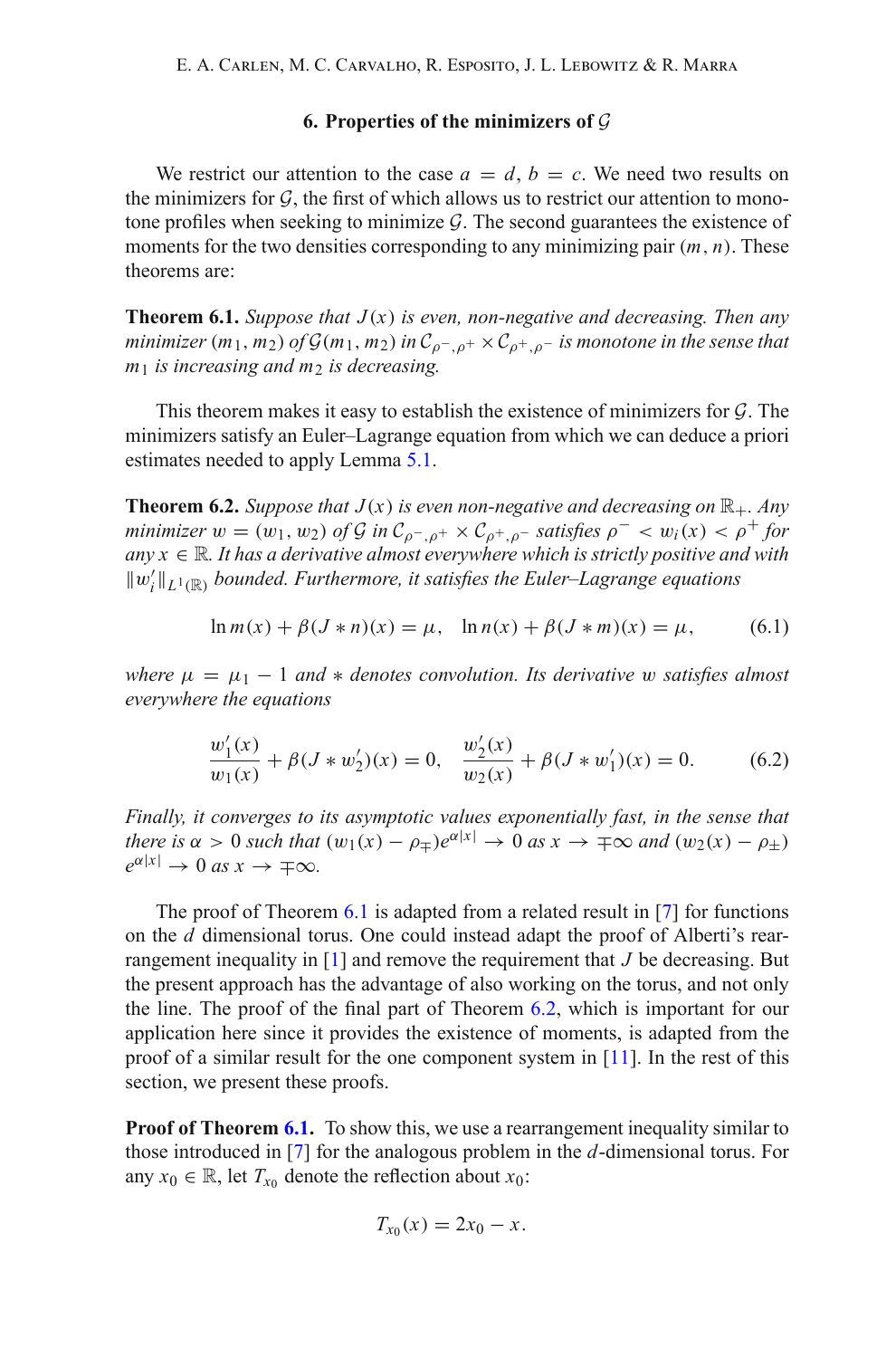Then define  $D$ , as the set of functions on R having finite limits at  $\pm \infty$  and the operators  $R_{x_0}^{\pm}$  on  $\mathcal{D}$  by

$$
R_{x_0}^+ g(x) = \begin{cases} \max\{g(x), g(T_{x_0})\} & \text{if } x \ge x_0, \\ \min\{g(x), g(T_{x_0})\} & \text{if } x \le x_0. \end{cases}
$$
(6.3)

$$
R_{x_0}^-h(x) = \begin{cases} \max\{h(x), h(T_{x_0})\} & \text{if } x \leq x_0, \\ \min\{h(x), h(T_{x_0})\} & \text{if } x \geq x_0. \end{cases}
$$
(6.4)

Let us also define  $\hat{g}(x) =$  $\lim_{x \to -\infty} g(x)$  if  $x < 0$ lim<sub>*x*→+∞</sub>  $g(x)$  if  $x \ge 0$  and  $\hat{h}$  similarly.<br>  $\lim_{x\to+\infty} g(x)$  if  $x \ge 0$  and  $\hat{h}$  similarly.

For any fixed  $x_0$  and  $g, h \in \mathcal{D}$ , let  $g^*$  denote  $R_{x_0}^+ g$  and  $h_* = R_{x_0}^- h$ . We now wish to show that

$$
\int_{\mathbb{R}} \left[ \int_{\mathbb{R}} g(x) J(x - y) h(y) \, dy - \hat{J} \hat{g}(x) \hat{h}(x) \right] dx
$$
\n
$$
\geq \int_{\mathbb{R}} \left[ \int_{\mathbb{R}} g^*(x) J(x - y) h_*(y) \, dy - \hat{J} \hat{g}(x) \hat{h}(x) \right] dx
$$

with equality if and only if  $q = q^*$  and  $h = h^*$ .

To do this, let  $\mathbb{H}_+$  denote the half line {*x* | *x* > *x*<sub>0</sub>}, and  $\mathbb{H}_-$  denote the half line  ${x \mid x < x_0}$  and observe that

$$
\int_{\mathbb{R}} \int_{\mathbb{R}} g(x) J(x - y) h(y) dx dy
$$
\n=
$$
\int_{\mathbb{H}_{+}} \int_{\mathbb{H}_{+}} g(x) J(x - y) h(y) dx dy + \int_{\mathbb{H}_{-}} \int_{\mathbb{H}_{-}} g(x) J(x - y) h(y) dx dy
$$
\n+
$$
\int_{\mathbb{H}_{-}} \int_{\mathbb{H}_{+}} g(x) J(x - y) h(y) dx dy + \int_{\mathbb{H}_{+}} \int_{\mathbb{H}_{-}} g(x) J(x - y) h(y) dx dy
$$
\n=
$$
\int_{\mathbb{H}_{+}} \int_{\mathbb{H}_{+}} g(x) J(x - y) h(y) dx dy + \int_{\mathbb{H}_{+}} \int_{\mathbb{H}_{+}} g(T_{x_{0}} x) J(x - y) h(T_{x_{0}} y) dx dy
$$
\n+
$$
\int_{\mathbb{H}_{+}} \int_{\mathbb{H}_{+}} g(T_{x_{0}} x) J(T_{x_{0}} x - y) h(y) dx dy
$$
\n+
$$
\int_{\mathbb{H}_{+}} \int_{\mathbb{H}_{+}} g(x) J(x - T_{x_{0}} y) h(T_{x_{0}} y) dx dy.
$$
\n(6.5)

The desired inequality is then a consequence of the following inequality for pairs of real numbers: Let  $a_1$  and  $a_2$  and  $b_1$  and  $b_2$  be any four positive real numbers. Rearrange  $a_1$  and  $a_2$  to decrease, and  $b_1$  and  $b_2$  to increase; that is, let  $a_1^* = \max\{a_1, a_2\}, a_2^* = \min\{a_1, a_2\}, b_1^* = \min\{b_1, b_2\}$  and  $b_2^* = \max\{b_1, b_2\}.$ Then

$$
a_1^{\star}b_1^{\star} + a_2^{\star}b_2^{\star} - a_1b_1 - a_2b_2 = \Delta \leq 0,
$$
 (6.6)

$$
a_1^{\star}b_2^{\star} + a_2^{\star}b_1^{\star} - a_1b_2 - a_2b_1 = -\Delta \ge 0, \tag{6.7}
$$

and there is equality if and only if  $a_1 = a_1^*$  and  $b_1 = b_1^*$  or  $a_1^* = a_2$  and  $b_1^* = b_2$ .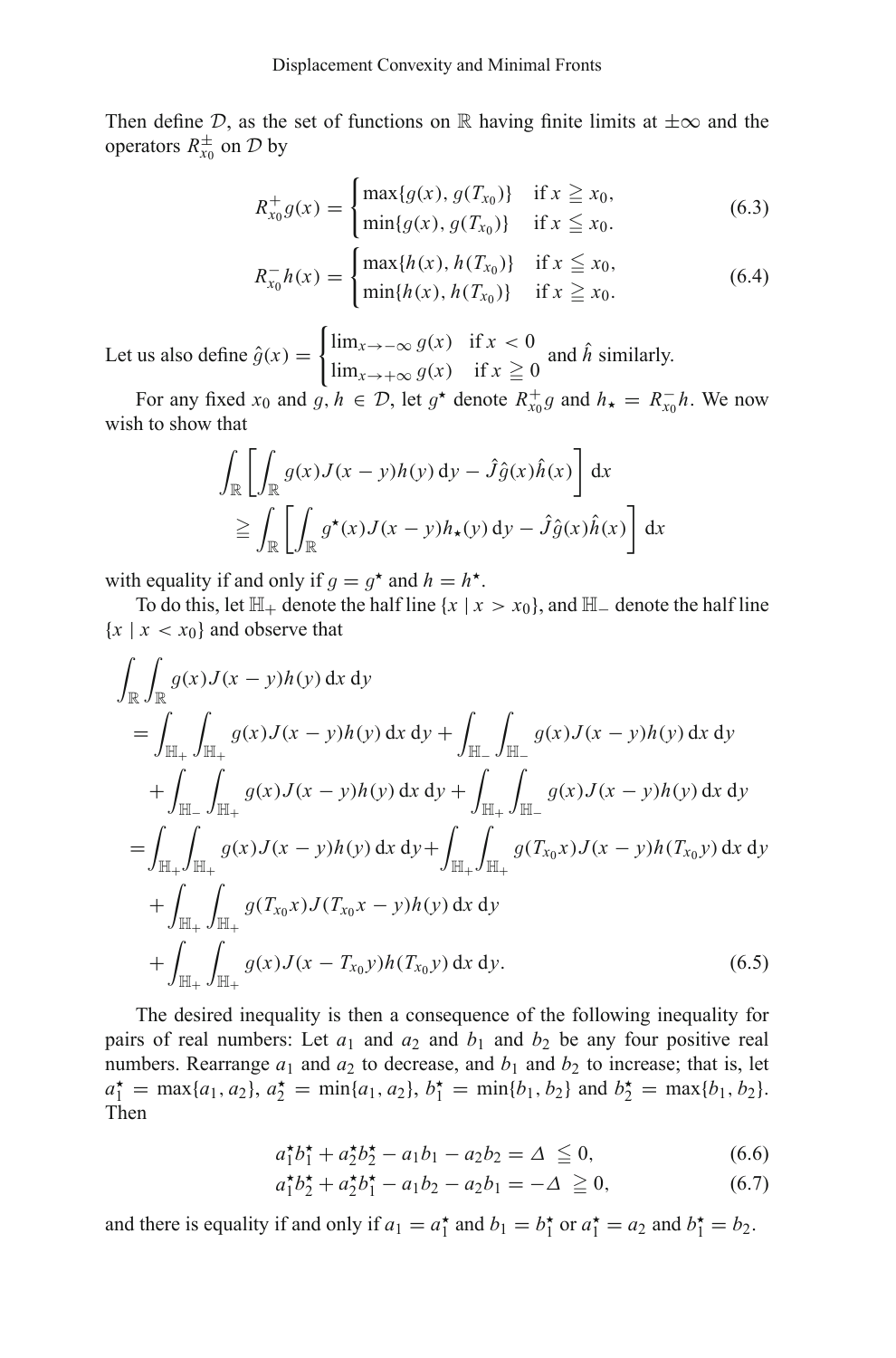We now apply the above inequalities with

$$
a_1 = g(x)
$$
,  $a_2 = g(T_{x_0}x)$ ,  $b_1 = h(y)$  and  $b_2 = h(T_{x_0}y)$ . (6.8)

Then

$$
a_1^* = R_{x_0}^+ g(x), \quad a_2^* = R_{x_0}^+ g(T_{x_0} x), \quad b_1^* = R_{x_0}^- h(y) \quad \text{and} \quad b_2^* = R_{x_0}^- h(T_{x_0} y).
$$
\n(6.9)

<span id="page-19-2"></span>Since 
$$
J(T_{x_0}x - y) = J(x - T_{x_0}y) < J(x - y)
$$
, we get  
\n
$$
g(x)J(x - y)h(y) + g(T_{x_0}x)J(x - y)h(T_{x_0}y)
$$
\n
$$
+g(T_{x_0}x)J(T_{x_0}x - y)h(y) + g(x)J(T_{x_0}x - y)h(T_{x_0}y)
$$
\n
$$
-R_{x_0}^+g(x)J(x - y)R_{x_0}^-h(T_{x_0}y) + R_{x_0}^+g(T_{x_0}x)J(x - y)R_{x_0}^-h(T_{x_0}y)
$$
\n
$$
-R_{x_0}^+g(T_{x_0}x)J(T_{x_0}x - y)R_{x_0}^-h(y) + R_{x_0}^+g(x)J(T_{x_0}x - y)R_{x_0}^-h(T_{x_0}y)
$$
\n
$$
= -\Delta \left[ J(x - y) - J(x - T_{x_0}y) \right] \ge 0 \tag{6.10}
$$

<span id="page-19-0"></span>for almost every x and y in  $\mathbb{H}_+$ , with equality if and only if

$$
g(T_{x_0}x) \leq g(x) \quad \text{and} \quad h(T_{x_0}y) \geq h(y) \tag{6.11}
$$

<span id="page-19-1"></span>or

$$
g(T_{x_0}x) \ge g(x) \quad \text{and} \quad h(T_{x_0}y) \le h(y) \tag{6.12}
$$

for almost every *x* and *y* in  $\mathbb{H}_+$ . Now unless *g* is constant, we can find *x* and  $x_0$ so that either  $g(T_{x_0}x) < g(x)$  or  $g(T_{x_0}x) > g(x)$ . Suppose it is the first case. Then  $(6.11)$  holds, and for almost every *y*, we must have  $h(T_{x_0}y) \geq g(y)$ . Making a similar aroument for *h*, we see that one of  $(6.11)$  or  $(6.12)$  must hold for almost similar argument for  $h$ , we see that one of  $(6.11)$  or  $(6.12)$  must hold for almost every *<sup>x</sup>* and *<sup>y</sup>*. The only way that this can happen is if *g* and *<sup>h</sup>* are monotone. Now, by integrating  $(6.10)$  on  $\mathbb{H}_+$  we conclude the proof.  $\Box$ 

**Proof of Theorem [6.2.](#page-17-2)** Everything but the exponential decay is standard, and details of the proofs of similar results can be found in [\[7\]](#page-23-10). To prove the exponential decay, we once again take advantage of the finite range *R* of *J* .

Define a transformation  $\Phi : \mathbb{R}^2 \to \mathbb{R}^2$  by  $\Phi(m, n) = (e^{\mu - \beta \widehat{J}n}, e^{\mu - \beta \widehat{J}m})$ . Then  $(\rho^+, \rho^-)$  and  $(\rho^-, \rho^+)$  are two stable fixed points of  $\Phi$ ; the Jacobian of  $\Phi$ ,  $D\Phi$ , is a strict contraction at either of them. Thus, there is a  $\delta > 0$  and an  $\varepsilon > 0$  so that if

$$
|m-\rho^+|+|n-\rho^-|<\delta\quad\Rightarrow\quad \|D\phi(m,n)\|<1-\varepsilon.
$$

Now, consider any minimizer  $w = (w_1, w_2)$  with  $\lim_{x\to\infty} w_1(x) = \rho^+$  and  $\lim_{x\to\infty} w_2(-x) = \rho^-$ . Then there is an *L* < ∞ so that  $x \ge L$  ⇒  $|w_1(x) \rho^+$ | +  $|w_2(-x) - \rho^-| < \delta$ . Now for  $x > L + R$ ,

$$
\frac{J}{\widehat{J}} * w_1(x) \geq \rho^+ - \delta \quad \text{and} \quad \frac{J}{\widehat{J}} * w_2(x) \leq \rho^- + \delta.
$$

Since  $(w_1(x), w_2(x)) = \Phi\left(\frac{J}{\hat{J}} * w_1(x), \frac{J}{\hat{J}} * w_2(x)\right)$ , it follows that for  $x > L + R$ ,  $|w_1(x) - \rho^+| + |w_2(-x) - \rho^-| < (1 - \varepsilon)\delta$ . Iterating this argument leads to the conclusion that for  $x > L + kR$ ,  $|w_1(x) - \rho^+| + |w_2(-x) - \rho^-| < (1 - \varepsilon)^k \delta$ . A similar argument applies as *x* tends to  $-\infty$ .  $\square$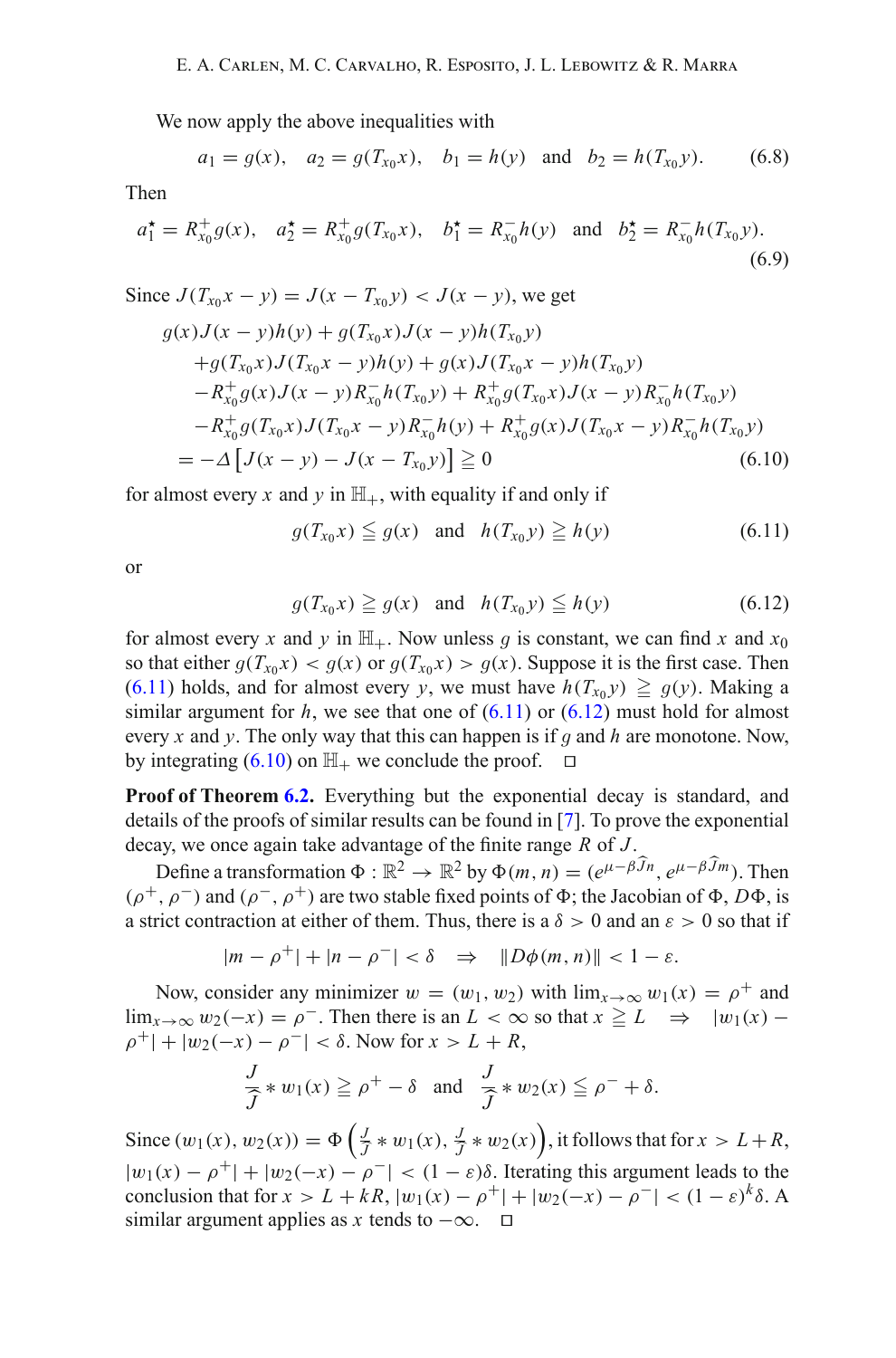### **7. For the functional** *G***, critical points are minimizers**

We are now ready to prove the main theorem for *G*:

**Theorem 7.1.** *If*(w<sub>1</sub>, w<sub>2</sub>) *and* (v<sub>1</sub>, v<sub>2</sub>) *are any two critical points of*  $G$  *in*  $M_{\rho}$ <sub> $\rho$ </sub> +  $\times$  $M_{p^+,p^-}$ *, then there is an a*  $\in$  *R so that* 

$$
(v_1(x), v_2(x)) = (w_1(x - a), w_2(x - a)).
$$
\n(7.1)

<span id="page-20-0"></span>*Thus, there is exactly one critical point*  $(w_1, w_2)$  *such that*  $w_1(0) = w_2(0)$ *. It is symmetric in the sense that*  $w_1(x) = w_2(-x)$  *for all x.* 

**Proof.** We keep the notation of Section [5.](#page-10-0) Theorem [5.2](#page-16-0) is applicable since by Theorem [6.2,](#page-17-2) the probability densities  $\eta_i$  and  $\zeta_i$ ,  $i = 1, m$ , have finite moments of every order. Now, if  $(m_\lambda, n_\lambda)$  is the displacement convex interpolation between  $(w_1, w_2)$  and  $(v_1, v_2)$ ,  $G(m_\lambda, n_\lambda)$  is constant since both endpoints are critical points. By the strict convexity up to translation, we see that  $(7.1)$  is true.

Since  $(w_1, w_2) \in \mathcal{M}_{\rho^-, \rho^+} \times \mathcal{M}_{\rho^+, \rho^-}$ , and both functions are strictly monotonic, there is some *b* such that  $w_1(b) = w_2(b)$ . Because of the strict monotonicity of  $w_1$ , that is, the strict positivity of its derivative which was proved in Theorem [6.2,](#page-17-2) this value of *b* is unique.

Next, by the symmetries of the functional, since  $(w_1(x), w_2(x))$  is any minimizer of *G* in  $\mathcal{M}_{\rho^-, \rho^+} \times \mathcal{M}_{\rho^+, \rho^-}$ , then so is  $(w_2(-x), w_1(-x))$ . Hence, by the first part of the Theorem, there is an  $a \in R$  so that

$$
(w_2(-x), w_1(-x)) = (w_1(x-a), w_2(x-a)).
$$
\n(7.2)

Evaluating both sides at  $x = 0$ , we see that since  $w_1(0) = w_2(0)$ ,  $w_1(-a) =$  $w_2(-a)$ . By the uniqueness of the crossing point established above,  $a = 0$ , so that  $(w_2(-x), w_1(-x)) = (w_1(x), w_2(x))$  for all *x*. □

#### **8. Stationary monotone profiles in several dimensions**

We close the paper by pointing out that our analysis of the two component case can be adapted to yield a uniqueness theorem for the one component case in higher dimensions.

Let  $\Omega$  be a  $(d - 1)$ -dimensional cube of size *L* spanned by the orthogonal vectors  $e_1, \ldots, e_{d-1}$  and  $C_{a,b,\Omega}$  be the set of continuous functions  $m(x, y)$  from  $\mathbb{R} \times \mathbb{R}^{d-1}$  to  $\mathbb{R}$  such that for all *y* ∈  $\mathbb{R}^{d-1}$ 

$$
\lim_{x \to -\infty} m(x, y) = a \text{ and } \lim_{x \to +\infty} m(x, y) = b,
$$

and such that *m* is *L*-periodic on  $\mathbb{R}^{d-1}$  in the sense that  $m(x, y + Le_k) = m(x, y)$ for each  $k = 1, \ldots, d - 1$  and for each  $\gamma \in \mathbb{R}^{d-1}$ .

Consider the following *d*-dimensional free energy on *C*−*a*,*a*,Ω

$$
\mathcal{F}(m) = \int_{\mathbb{R} \times \Omega} F(m(x, y)) dx dy - \frac{1}{2} \int_{\mathbb{R} \times \Omega} \int_{\mathbb{R} \times \Omega} (m(x_1, y_1) - m(x_2, y_2))^2
$$
  
 
$$
\times J(x_1 - x_2, y_1 - y_2) dx_1 dx_2 dy_1 dy_2,
$$
 (8.1)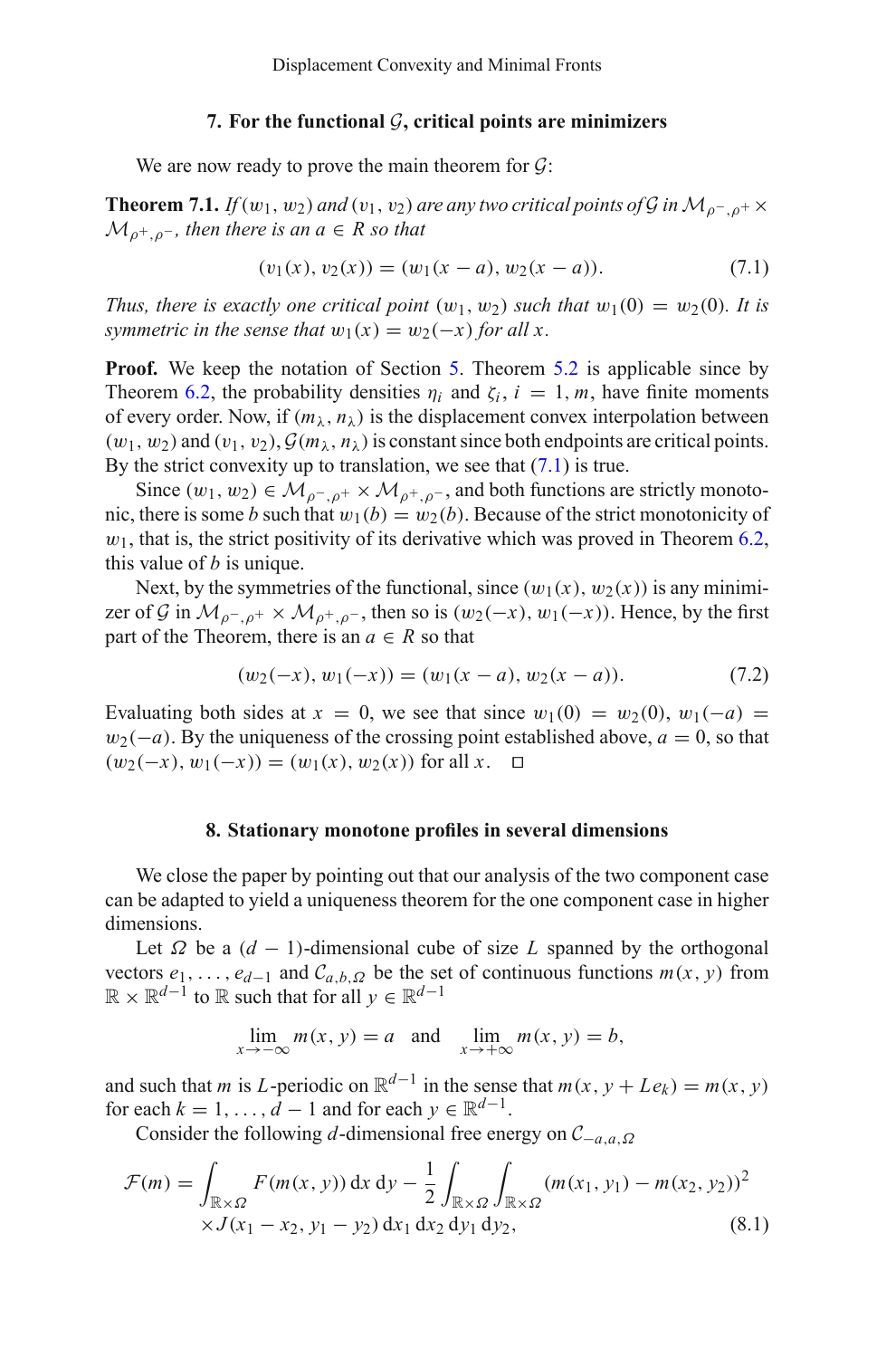$J(x, y) = U(\sqrt{x^2 + |y|^2})$ , with *U* monotone decreasing, finite range smooth function on [0, + $\infty$ ) and *F* an even double well potential with minima in  $-a$ and *a* and  $F(\pm a) = 0$ . (These specific conditions on *F* enable us to be brief, and can easily be relaxed.)

Obviously, if  $\bar{m}(x)$  is a minimizer for the corresponding one dimensional problem, then

$$
\bar{m}(x, y) := \bar{m}(x)
$$

is a critical point of  $\mathcal F$  on  $\mathcal C_{-a,a,\Omega}$ , and is an obvious candidate to be the unique minimizer. We shall show here that not only is it the minimizer—this fact has been proved by ALBERTI [\[1\]](#page-22-0)—but that, up to translation in *x*,  $\overline{m}(x, y)$  is the *only* solution of the Euler–Lagrange equation for minimization of  $F$  that is monotone in  $x$  for all *y*. A related question as to whether all monotone solutions of the Euler–Lagrange equation have this special form has been extensively investigated for the local variant of the free energy (Allen-Cahn or van der Waals) with  $\int |\nabla m(x, y)|^2$  in place of the non-local interaction integral above. It turns out that the non-local case may be easily treated by regarding the one dimensional profiles  $x \mapsto m(x, y)$  for different *y* as profiles for different components, and applying our previous results.

Define  $\mathcal{M}_{a,b,\Omega}$  to be the subset of  $\mathcal{C}_{a,b,\Omega}$  for which  $m(x, y)$  is monotone in *x* for each  $y \in \mathbb{R}^{d-1}$ . As before, there is a rearrangement inequality that allows one to reduce the minimization problem over  $C_{-a,a,\Omega}$  to minimization over  $\mathcal{M}_{-a,a,\Omega}$ : Given  $m \in \mathcal{C}_{-a,a,\Omega}$  we define  $m^* \in \mathcal{M}_{-a,a,\Omega}$  as follows, by separately rearranging  $m(\cdot, y)$  for each  $y \in \mathbb{R}^{d-1}$ , using the one dimensional rearrangement procedure. By the rearrangement results cited above,  $\mathcal{F}(m^*) \leq \mathcal{F}(m)$ . In [\[1\]](#page-22-0), ALBERTI proceeds with a careful study of the cases of equality here. Instead, we henceforth restrict our attention to  $m \in M_{-a,a,\Omega}$ , and shall show that up to translation in *x*, there is just one solution of the Euler–Lagrange equation in this set.

First, rewrite the functional in (8.1) as

$$
\mathcal{F}(m) = \int_{\mathbb{R} \times \Omega} [F(m(x, y)) - \hat{J}(m^2(x, y) - a^2)] \, dx \, dy
$$
  
+ 
$$
\int_{\mathbb{R} \times \Omega} \left[ \int_{\mathbb{R} \times \Omega} m(x_1, y_1) m(x_2, y_2) J(x_1 - x_2, y_1 - y_2) \, dx_1 \, dy_1 - \hat{J}a^2 \right] dx_2 \, dy_2,
$$
(8.2)

where  $\hat{J} = \int_{\Omega \times \mathbb{R}} J(x, y) dx dy$ . We now observe that the second term on the right can be written in terms of the  $I$  functional that has been studied in Section [5.](#page-10-0) Indeed, this term can be written as

$$
-\int_{\Omega\times\Omega}\mathcal{I}(m(\cdot,y_1),-m(\cdot,y_2))\,\mathrm{d}y_1\,\mathrm{d}y_2.
$$

This identity relates the multidimensional problem to the two species problem: here *m*(·, *y*<sub>1</sub>) plays the role of the profile for one species, and −*m*(·, *y*<sub>2</sub>) plays the role of the profile for the other species.

Now notice that for  $a + b = 0$  (or  $c + d = 0$ ), the statement of Lemma [5.1](#page-13-1) simplifies in a significant way: The first moments drop out as in Corollary [5.3,](#page-16-1) and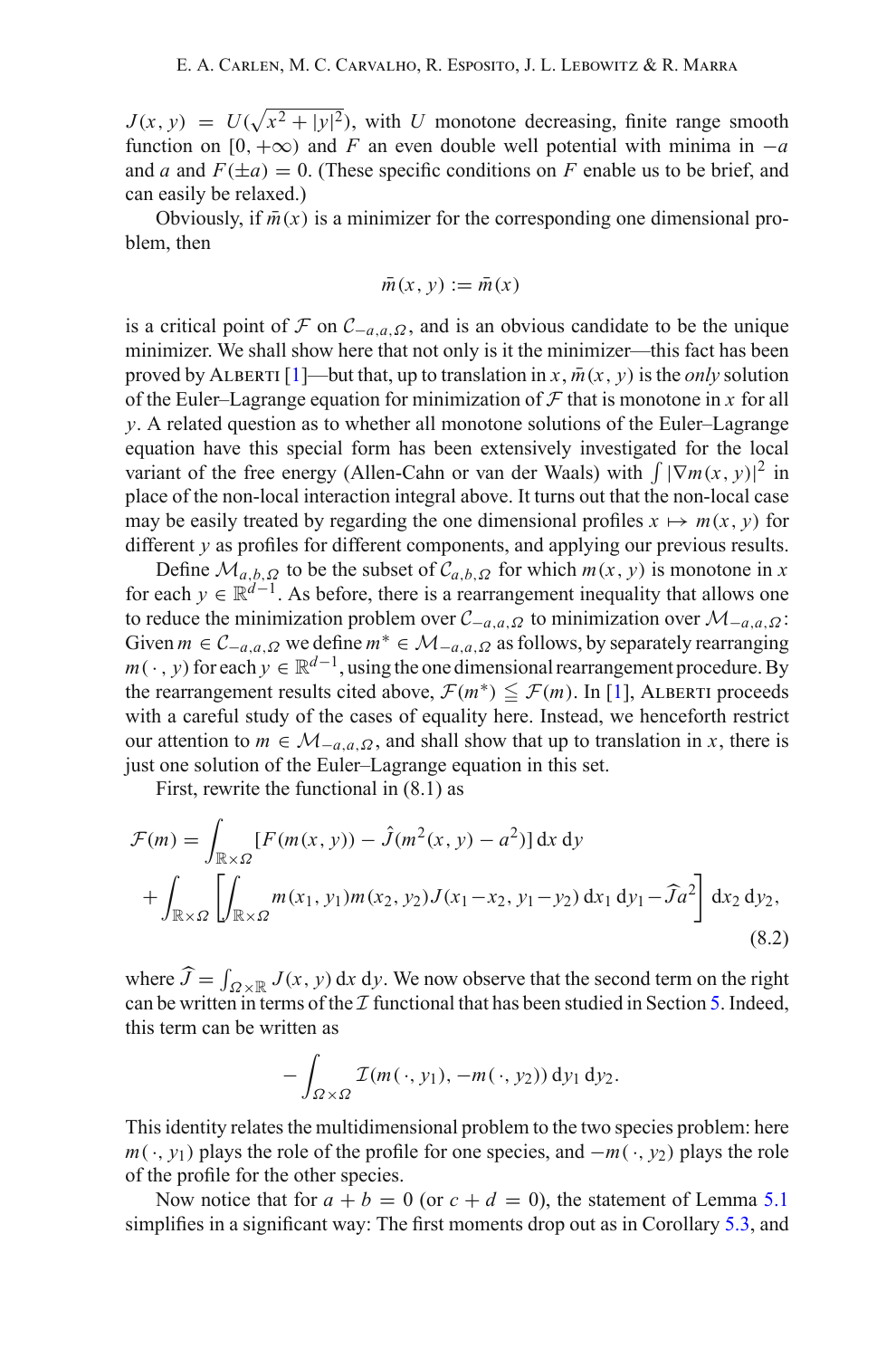we have (using the notation from the lemma)

$$
-\mathcal{I}(m_1, -m_2) = 4a^2 \int_{\mathbb{R}} \int_{\mathbb{R}} W(x_1 - x_2) \rho_1(x_1, y_1) \rho_2(x_2, y_2) dx_1 dx_2 + 6a^2 \alpha.
$$

(First moments could be dealt with as before, but we avoid doing so in order to focus on how one may regard the multidimensional problem as a multi-component problem, which is the main point of this section.)

Given two profiles  $m_0$  and  $m_1$  in  $\mathcal{M}_{-a,a,\Omega}$ , let  $m_\lambda$  be the interpolation defined by interpolating between  $m_0(\cdot, v)$  and  $m_1(\cdot, v)$  separately in each  $v$ . Let  $x \mapsto T(x, v)$ be the corresponding optimal transportation plan, and let  $S(x, y) = T(x, y) - x$ . Let  $m_\lambda(x, y)$  be the induced interpolation between  $m_0(x, y)$  and  $m_1(x, y)$ . Then

$$
- \mathcal{I}(m_{\lambda}(\cdot, y_1), -m_{\lambda}(\cdot, y_2)) = 4a^2 \int_{\mathbb{R}} \int_{\mathbb{R}} W[x_1 - x_2 + \lambda(S(x_1, y_1) - S(x_2, y_2)]
$$
  
 
$$
\times \rho_1(x_1, y_1)\rho_2(x_2, y_2) dx_1 dx_2 + 6a^2 \alpha.
$$

Since *W* is strictly convex near the origin if  $J$  is strictly positive near the origin, it follows that if  $v_2$  and  $v_1$  are sufficiently close to one another,  $\rho_1(x_1, v_1) dx_1$ and  $\rho_2(x_2, y_2)$  dx<sub>2</sub> both assign positive mass to some small interval around some *x*<sub>0</sub>. Therefore, for such *y*<sub>1</sub> and *y*<sub>2</sub>, we see that  $\lambda \mapsto -\mathcal{I}(m_{\lambda}(\cdot, y_1), -m_{\lambda}(\cdot, y_2))$ is strictly convex, and for *any*  $y_1$  and  $y_2$  it is convex. Clearly, the set of points  $(y_1, y_2)$  for which we have strict convexity is a set of positive measure (containing the diagonal) with respect to  $dy_1 dy_2$ , and so

$$
\lambda \mapsto -\int_{\Omega \times \Omega} \mathcal{I}(m_{\lambda}(\cdot, y_1), -m_{\lambda}(\cdot, y_2)) \, dy_1 \, dy_2
$$

is strictly convex, apart from translation in *x*. This strict convexity proves that, up to translation in *x*, there is just one critical point of  $\mathcal F$  in  $\mathcal M_{-a,a,\Omega}$ . Since clearly  $\bar{m}(x, y)$  is a critical point, we have the following:

**Theorem 8.1.** *Assume that J is bounded below by a strictly positive number on some neighborhood of the origin. Let m*(*x*, *y*) *be any solution of the Euler–Lagrange equation for the minimization of*  $\mathcal F$  *that belongs to*  $\mathcal M_{-a,a,Q}$ . Then for some  $x_0 \in \mathbb R$ ,  $m(x, y) = \bar{m}(x - x_0)$  *for all x and y, where*  $\bar{m}$  *the antisymmetric minimizer for one dimension.*

*Acknowledgments* This work was partially supported by U.S. National Science Foundation grants DMS 06-00037 and DMR 01-279-26, AFOSR grant AF-FA9550-04, MIUR, GNFM-INDAM, and POCI/MAT/61931/2004. In addition, the authors thank the Erwin Schödinger Institute for hospitality during June and July 2006 when much of the content of the paper was worked out.

#### **References**

- <span id="page-22-0"></span>1. Alberti, G.: Some remarks about a notion of rearrangement. *Ann. Scuola Norm. Sup. Pisa Cl. Sci* **XXIX**, 457–472 (2000)
- <span id="page-22-1"></span>2. ALBERTI, G., BELLETTINI, G.: A nonlocal anisotropic model for phase transitions Part i: the optimal profile problem. *Math. Annalen.* **310**, 527–560 (1998)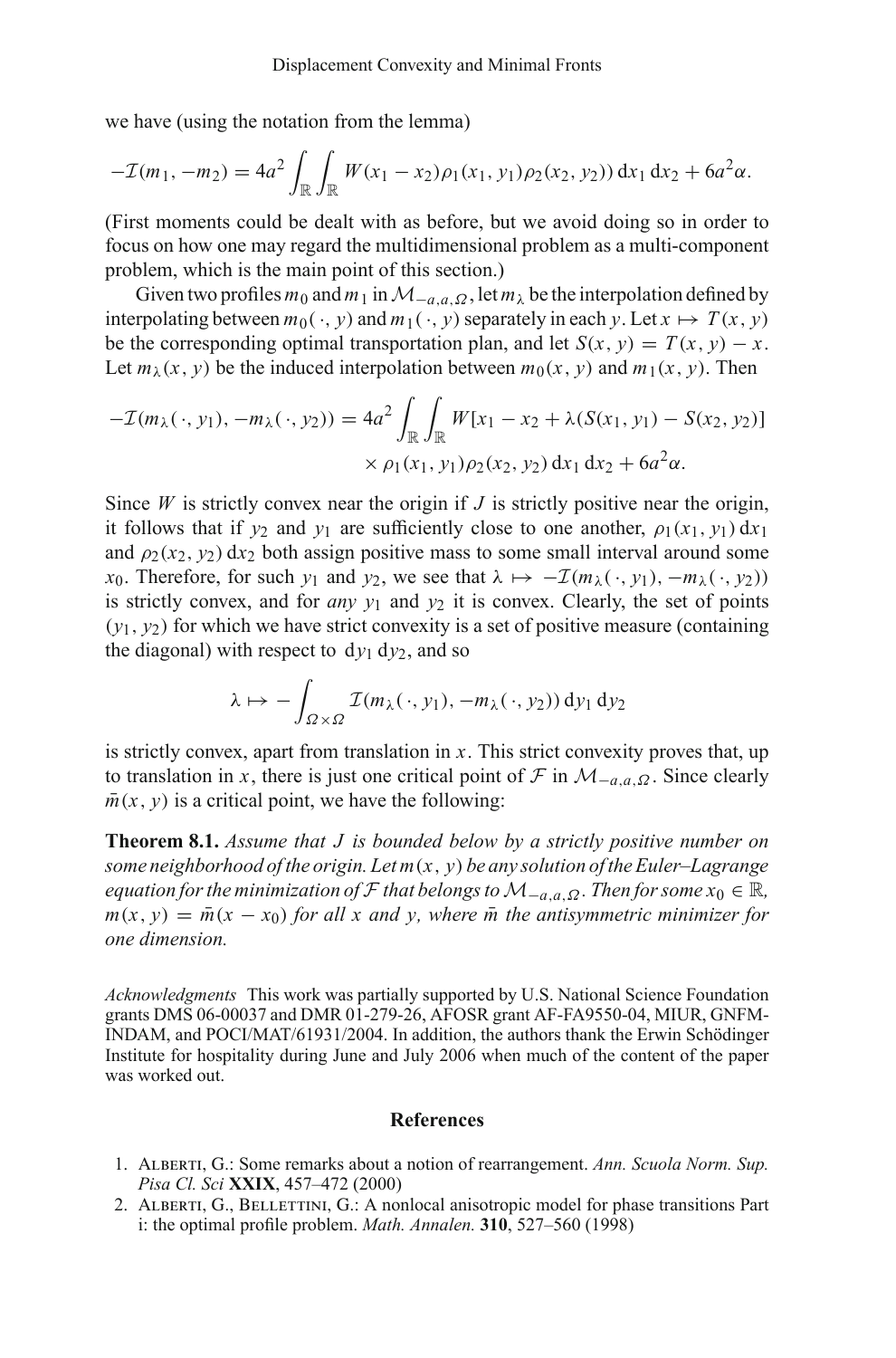- <span id="page-23-3"></span>3. Alberti, G., Bellettini, G., Cassandro, M., Presutti, E.: Surface Tension in Ising Systems with Kac Potentials. *J. Stat. Phys.* **82**, 743–796 (1996)
- <span id="page-23-11"></span>4. Bastea, S., Esposito, R., Lebowitz, J.L., Marra, R.: Sharp interface motion of a binary fluid mixture. *J. Stat. Phys.* **124**, 445–484 (2006)
- <span id="page-23-9"></span>5. Blower, G.: Displacement convexity for the generalized orthogonal ensemble. *J. Stat. Phys.* **116**, 1359–1387 (2004)
- <span id="page-23-7"></span>6. Brenier, Y.: Polar factorization and monotone rearrangement of vector valued functions. *Comm. Pure Appl. Math.* **64**, 375–417 (1991)
- <span id="page-23-10"></span>7. Carlen, E.A., Carvalho, M., Esposito, R., Lebowitz, J.L., Marra, R.: Free energy minimizers for a two-species model with segregation and liquid-vapor transition. *Nonlinearity* **16**, 1075–1105 (2003)
- <span id="page-23-2"></span>8. Carlen, E.A., Carvalho, M., Esposito, R., Lebowitz, J.L., Marra, R.: Phase transitions in equilibrium systems: microscopic models and mesoscopic free energies *J. Molecular Phys.* **103**, 3141–3151 (2005)
- 9. Dal Passo, R., De Mottoni, P.: *The heat equation with a non local density dependent advection term* (preprint) (1991)
- <span id="page-23-5"></span><span id="page-23-0"></span>10. De Masi, A., Orlandi, E., Presutti, E., Triolo, L.: Uniqueness and global stability of the instanton in non local evolution equations. *Rendiconti di Matematica* **14**, 693–723 (1994)
- <span id="page-23-4"></span>11. DE MASI, A., ORLANDI, E., PRESUTTI, E., TRIOLO, L.: Stability of the interface in a model of phase separation. *Proc. R. Soc. Edinb.* **124A**, 1013–1022 (1994)
- <span id="page-23-6"></span>12. McCann, R.: A convexity principle for interacting gases. *Adv. Math.* **128**(1), 153–179 (1997)
- <span id="page-23-1"></span>13. van der Waals, J.D.: Théorie moléculaire d'une substance composée de deux matières différentes, I. *Verhandelingen, Kon. Akad. Wet. Amsterdam* **20** (1880) and Théorie moléculaire d'une substance composée de deux matières différentes, II. *Arch. Néerl.* **24**(1) (1891)
- <span id="page-23-8"></span>14. Villani, C.: *Topics in Optimal Transportation, Graduate Studies in Mathematics*, vol. **58**. American Mathematical Socity, Providence, 2003

Department of Mathematics, Rutgers University, Piscataway, NJ 08854, USA. e-mail: carlen@math.rutgers.edu

and

Department of Mathematics and CMAF, University of Lisbon, 1649-003 Lisbon, Portugal. e-mail: mcarvalh@cii.fc.ul.pt

and

Dip. di Matematica, Università di L'Aquila, 67100 Coppito (AQ), Italy. e-mail: esposito@univaq.it e-mail: raffaele.esposito@roma2.infn.it

and

Departments of Mathematics and Physics, Rutgers University, New Brunswick, NJ 08903, USA. e-mail: lebowitz@math.rutgers.edu